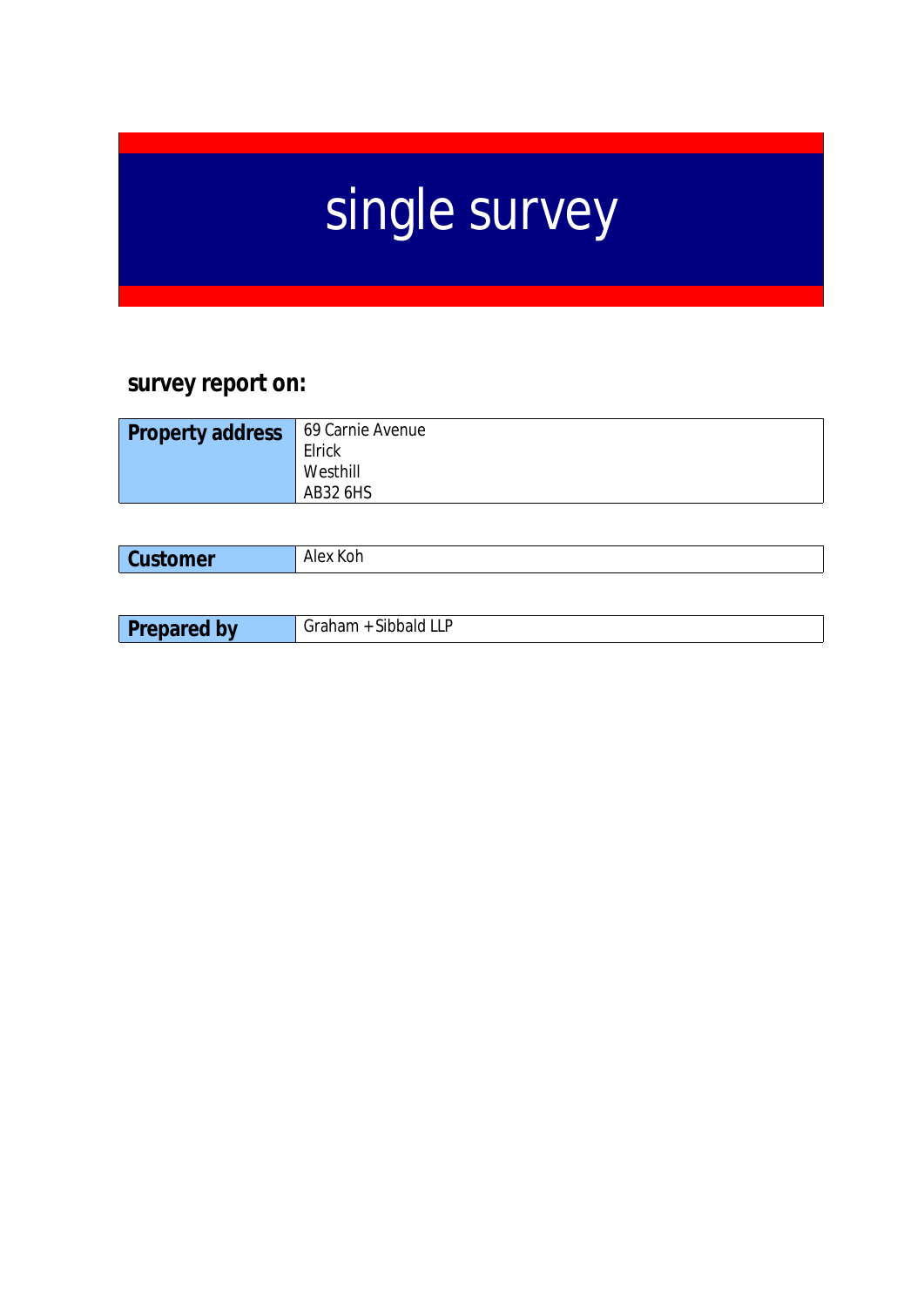# 1. Information and scope of inspection

This section tells you about the type, accommodation, neighbourhood, age and construction of the property. It also tells you about the extent of the inspection and highlights anything that the surveyor could not inspect.

All references to visual inspection refer to an inspection from within the property without moving any obstructions and externally from ground level within the site and adjoining public areas. Any referencesto left or right in a description of the exterior of the property refer to the view of someone standing facing that part of the property from the outside.

The inspection is carried out without causing damage to the building or its contents and without endangering the occupiers or the surveyor. Heavy furniture, stored items and insulation are not moved. Unless identified in the report the surveyor will assume that no harmful or hazardous materials or techniques have been used in the construction. The presence or possible consequences of any site contamination will not be researched.

Services such as TV/cable connection, internet connection, swimming pools and other leisure facilities etc. will not be inspected or reported on.

| <b>Description</b> | Two storey detached house originally constructed by Bett Homes to |
|--------------------|-------------------------------------------------------------------|
|                    | their Thurso house design.                                        |

| <b>Accommodation</b> | GROUND FLOOR: Entrance Hallway; Living Room, Dining Room and<br>Kitchen on open plan; Utility Room; Cloakroom. |
|----------------------|----------------------------------------------------------------------------------------------------------------|
|                      | FIRST FLOOR: Landing; Master Bedroom with en suite Shower Room;<br>Three Further Bedrooms; Bathroom.           |

| Gross internal floor area $(m2)$ | 119 or thereby |
|----------------------------------|----------------|
|                                  |                |

| <b>Neighbourhood and location</b> | The subjects form part of a private modern residential development of    |
|-----------------------------------|--------------------------------------------------------------------------|
|                                   | varying property styles within the suburb of Elrick, lying approximately |
|                                   | eight miles west of Aberdeen city centre. Adequate facilities and        |
|                                   | amenities may be found within a reasonable distance.                     |
|                                   |                                                                          |

| Age (year built) | Circa 2004 |
|------------------|------------|
|                  |            |

69 Carnie Avenue Elrick Westhill AB32 6HS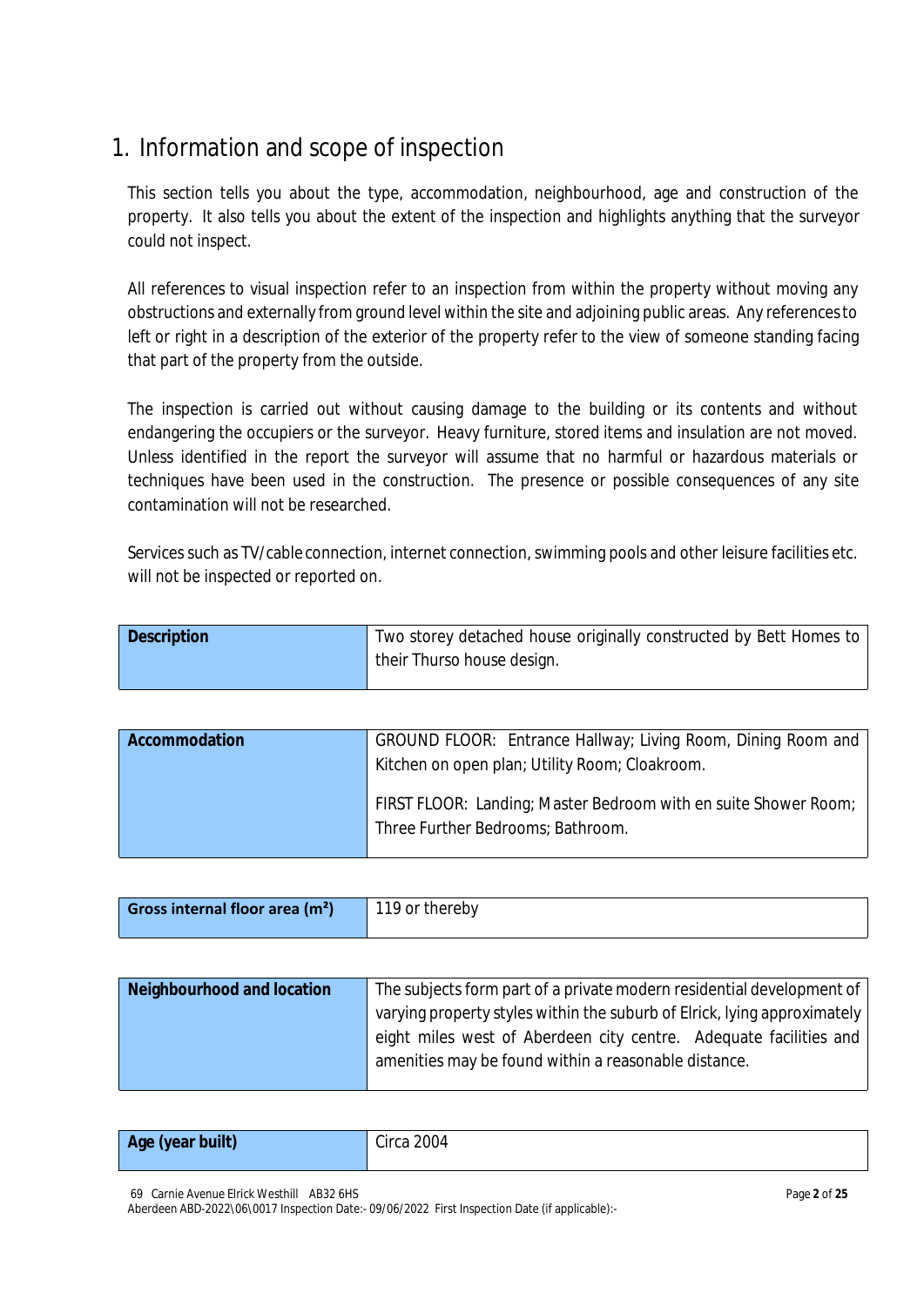| Weather<br>пе. | , but dry<br><b>Vercast</b><br>$\mathbf{v}$ . |
|----------------|-----------------------------------------------|
|                |                                               |

| <b>Chimney stacks</b> | None |
|-----------------------|------|
|                       |      |

| Roofing including roof space | The roof is pitched, hipped and clad in concrete interlocking tiles with<br>concrete tiled ridge and hips. There are metal valleys and pvc verge                                                                                                                                                                                |
|------------------------------|---------------------------------------------------------------------------------------------------------------------------------------------------------------------------------------------------------------------------------------------------------------------------------------------------------------------------------|
|                              | detailing.                                                                                                                                                                                                                                                                                                                      |
|                              | Access was gained to the roof space via the landing ceiling hatch with<br>retracting timber loft ladder. The roof is framed with lightweight<br>prefabricated timber trusses overlaid with a water proof membrane<br>beneath the tiles and timber battens. Insulation has been placed<br>between the ceiling joists.            |
|                              | Sloping roofs were visually inspected with the aid of binoculars where<br>appropriate.                                                                                                                                                                                                                                          |
|                              | Roof spaces were visually inspected and were entered where there<br>was safe and reasonable access, normally defined as being from a 3m<br>ladder within the property. If this is not possible, then physical access<br>to the roof space may be taken by other means if the Surveyor deems<br>it safe and reasonable to do so. |

| <b>Rainwater fittings</b> | Pvc gutters and downpipes discharging into the drainage system.  |
|---------------------------|------------------------------------------------------------------|
|                           | Visually inspected with the aid of binoculars where appropriate. |

| <b>Main walls</b> | The main walls are of conventional load bearing timber frame                                                                       |
|-------------------|------------------------------------------------------------------------------------------------------------------------------------|
|                   | construction with an outer leaf of roughcast concrete blockwork                                                                    |
|                   | incorporating pointed synthetic stone features.                                                                                    |
|                   | Visually inspected with the aid of binoculars where appropriate.<br>Foundations and concealed parts were not exposed or inspected. |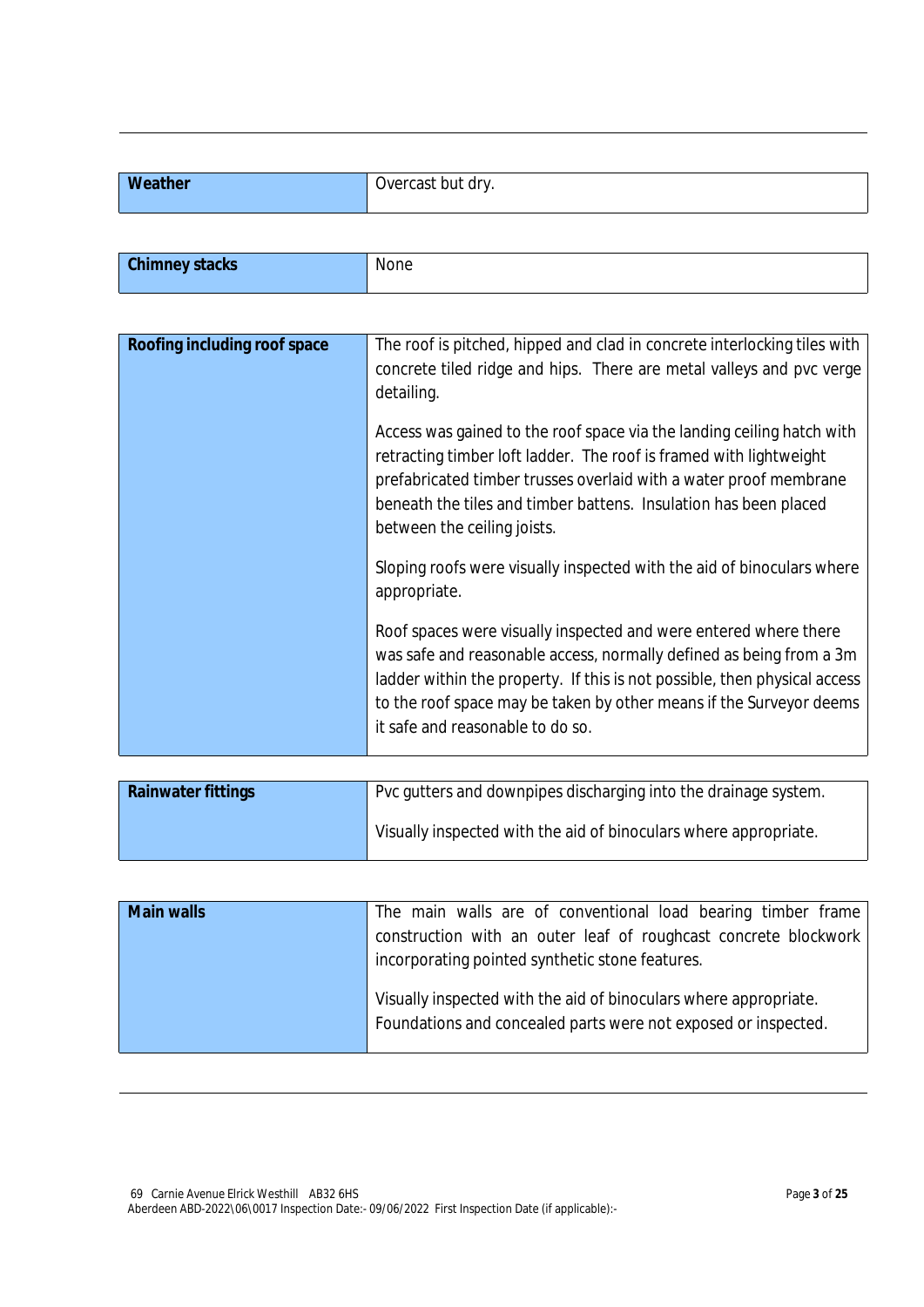| Windows, external doors and<br>joinery | Windows are of the original upvc double glazed design.<br>The front entrance door is of an aluminium panel design with glazed<br>insert whilst the side and French doors are of upvc double glazed. |
|----------------------------------------|-----------------------------------------------------------------------------------------------------------------------------------------------------------------------------------------------------|
|                                        | There are pvc fascias and soffits.<br>Internal and external doors were opened and closed where keys were                                                                                            |
|                                        | available.<br>Random windows were opened and closed where possible.                                                                                                                                 |
|                                        | Doors and windows were not forced open.                                                                                                                                                             |

| <b>External decorations</b> | Low maintenance upvc. |
|-----------------------------|-----------------------|
|                             | Visually inspected.   |

| <b>Conservatories / porches</b> | None |
|---------------------------------|------|
|                                 |      |

| <b>Communal areas</b> | None<br>______ |
|-----------------------|----------------|
|                       |                |

| <b>Garages and permanent</b> | Former single garage has been partially converted into a utility room. |
|------------------------------|------------------------------------------------------------------------|
| outbuildings                 | The remainder of this space is now accessed via the aluminium front    |
|                              | door and is utilised for storage purposes. There is a further timber   |
|                              | storage shed in the rear garden ground.                                |
|                              | Visually inspected.                                                    |

| <b>Outside areas and boundaries</b> | The property occupies a roughly rectangular shaped site with garden     |
|-------------------------------------|-------------------------------------------------------------------------|
|                                     | grounds to the front and rear. Grounds are partly laid to grass with    |
|                                     | paved pathways/patio enclosed by masonry walls and timber fencing.      |
|                                     | There is a lock block driveway to the front of the property. The vendor |
|                                     | has stated that the driveway provides off street parking for four cars. |
|                                     | Visually inspected.                                                     |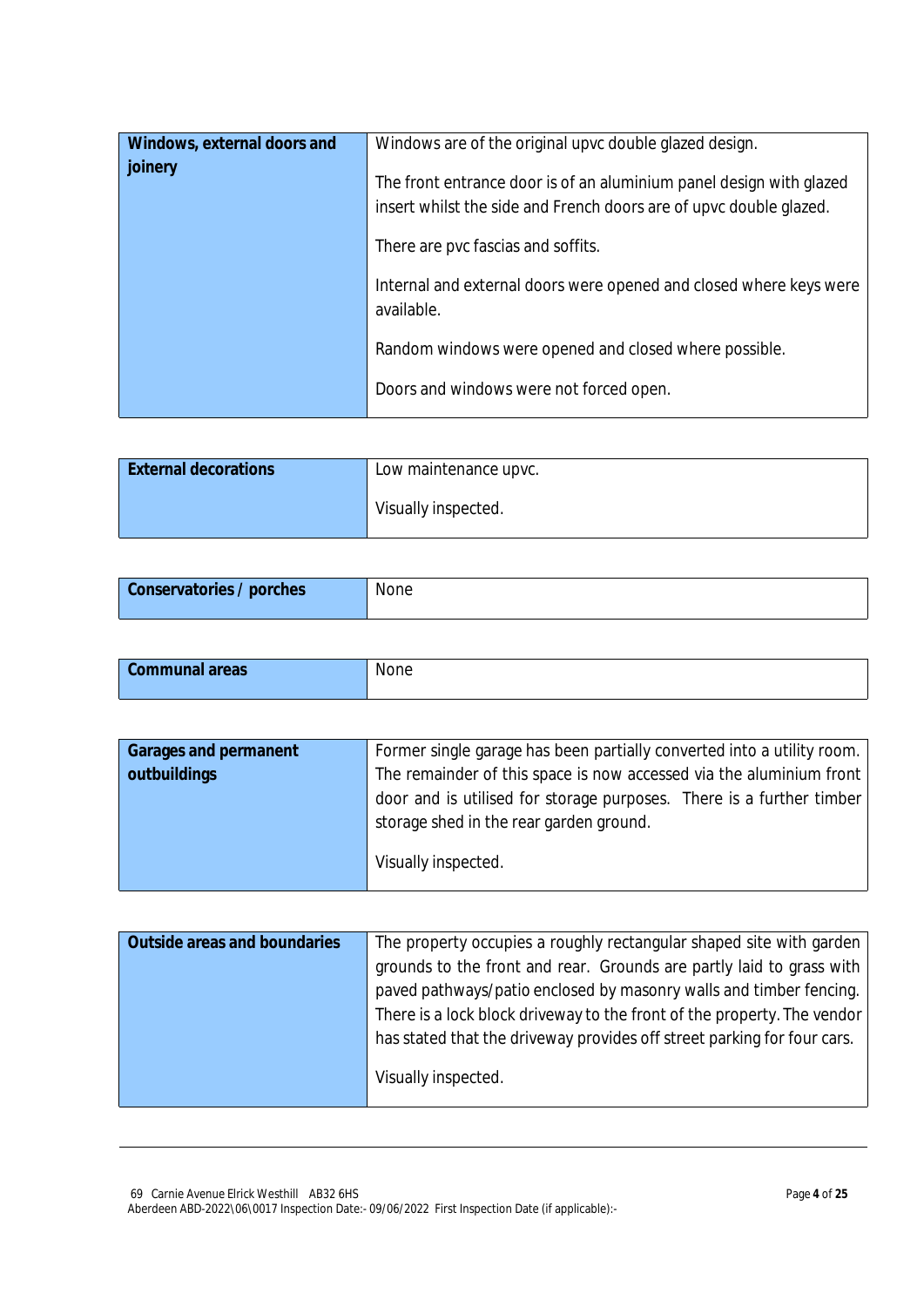| <b>Ceilings</b> | Plasterboard sheet lined.            |
|-----------------|--------------------------------------|
|                 | Visually inspected from floor level. |

| Internal walls | Internal walls and partitions are of plasterboard sheet design on timber |
|----------------|--------------------------------------------------------------------------|
|                | framing.                                                                 |
|                | Visually inspected from floor level.                                     |
|                | Using a moisture meter, walls were randomly tested for dampness          |
|                | where considered appropriate.                                            |

| <b>Floors including sub floors</b> | Floors are of suspended timber construction with timber joists overlaid<br>with fitted and fixed floor coverings. The flooring within the utility<br>room appears to be of solid design with floating chipboard flooring on<br>timber joists. No access could be gained to any sub floor areas at the<br>timber of inspection. |
|------------------------------------|--------------------------------------------------------------------------------------------------------------------------------------------------------------------------------------------------------------------------------------------------------------------------------------------------------------------------------|
|                                    | Surfaces of exposed floors were visually inspected. No carpets or<br>floor coverings were lifted.                                                                                                                                                                                                                              |

| Internal joinery and kitchen<br>fittings | Internal doors are of MDF panel design with associated frames and<br>skirtings.                                |
|------------------------------------------|----------------------------------------------------------------------------------------------------------------|
|                                          | There is an adequate provision of built in storage throughout the<br>property.                                 |
|                                          | Access to the first floor accommodation is via the original timber<br>enclosed staircase with timber handrail. |
|                                          | Kitchen and utility fittings comprise a range of wall and base units<br>with laminate worktop.                 |
|                                          | Built-in cupboards were looked into but no stored items were moved.                                            |
|                                          | Kitchen units were visually inspected excluding appliances.                                                    |

| <b>Chimney breasts and fireplaces</b> | Within the living room is a gas fire vented by a balance flue.           |
|---------------------------------------|--------------------------------------------------------------------------|
|                                       | Visually inspected. No testing of the flues or fittings was carried out. |

69 Carnie Avenue Elrick Westhill AB32 6HS Aberdeen ABD-2022\06\0017 Inspection Date:- 09/06/2022 First Inspection Date (if applicable):-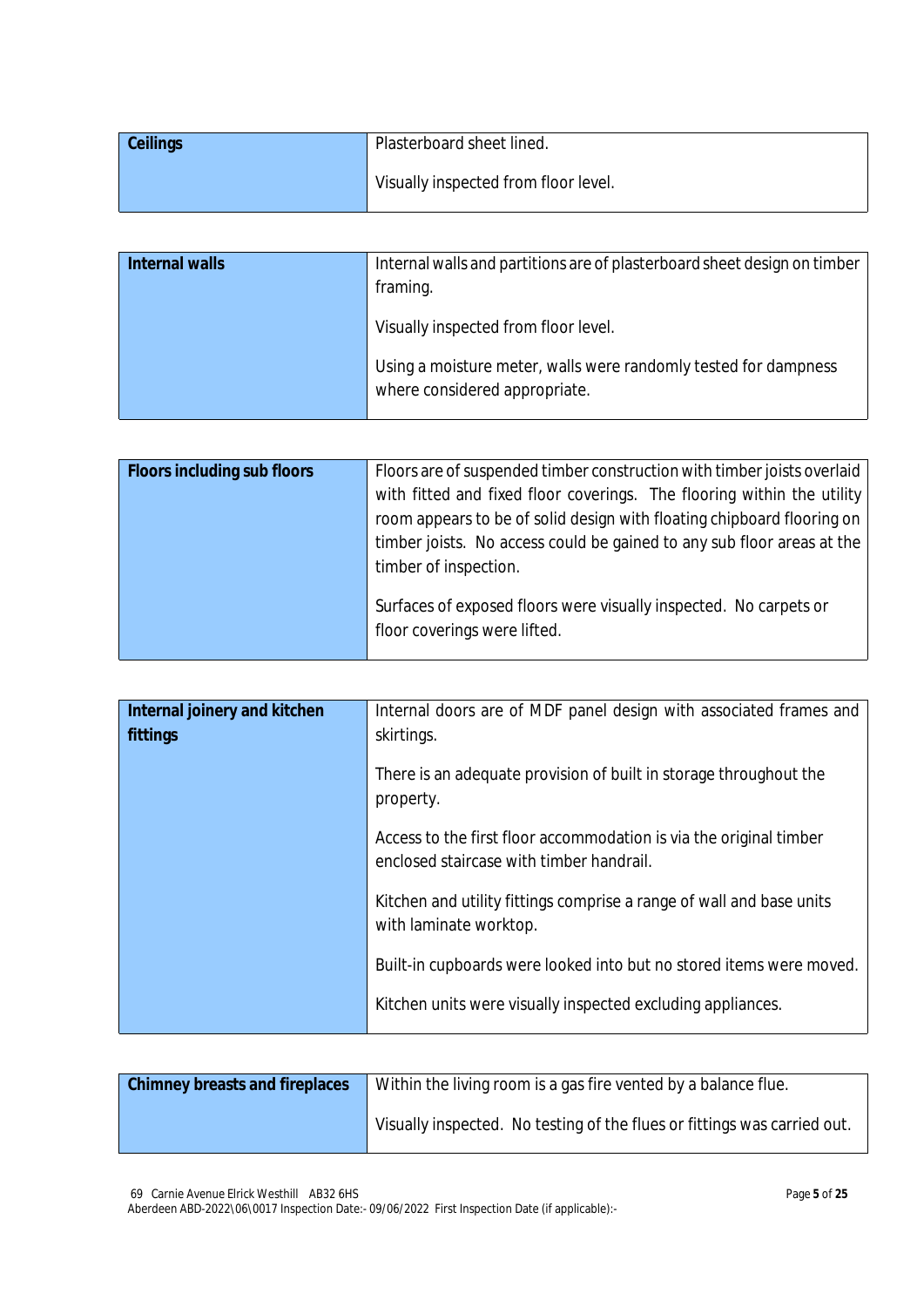| Internal decorations | Paint or paper finish with areas of wall tiling. |
|----------------------|--------------------------------------------------|
|                      | Visually inspected.                              |

| $C0$ II | None |
|---------|------|
|         |      |

| <b>Electricity</b> | Mains supply with consumer unit and meter in under stair storage<br>cupboard. Where observed, pvc sheath cabling to 13 amp socket<br>outlets.                                                                                                                                                                                                                                                      |
|--------------------|----------------------------------------------------------------------------------------------------------------------------------------------------------------------------------------------------------------------------------------------------------------------------------------------------------------------------------------------------------------------------------------------------|
|                    | Accessible parts of the wiring were visually inspected without<br>removing fittings. No tests whatsoever were carried out to the<br>system or appliances. Visual inspection does not assess any services<br>to make sure they work properly and efficiently and meet modern<br>standards. If any services are turned off, the surveyor will state that<br>in the report and will not turn them on. |

| Gas | Mains gas supply with meter located externally in plastic housing unit<br>on west most gable wall.                                                                                                                                                                                                                                                                                                 |
|-----|----------------------------------------------------------------------------------------------------------------------------------------------------------------------------------------------------------------------------------------------------------------------------------------------------------------------------------------------------------------------------------------------------|
|     | Accessible parts of the system were visually inspected without<br>removing fittings. No tests whatsoever were carried out to the<br>system or appliances. Visual inspection does not assess any services<br>to make sure they work properly and efficiently and meet modern<br>standards. If any services are turned off, the surveyor will state that<br>in the report and will not turn them on. |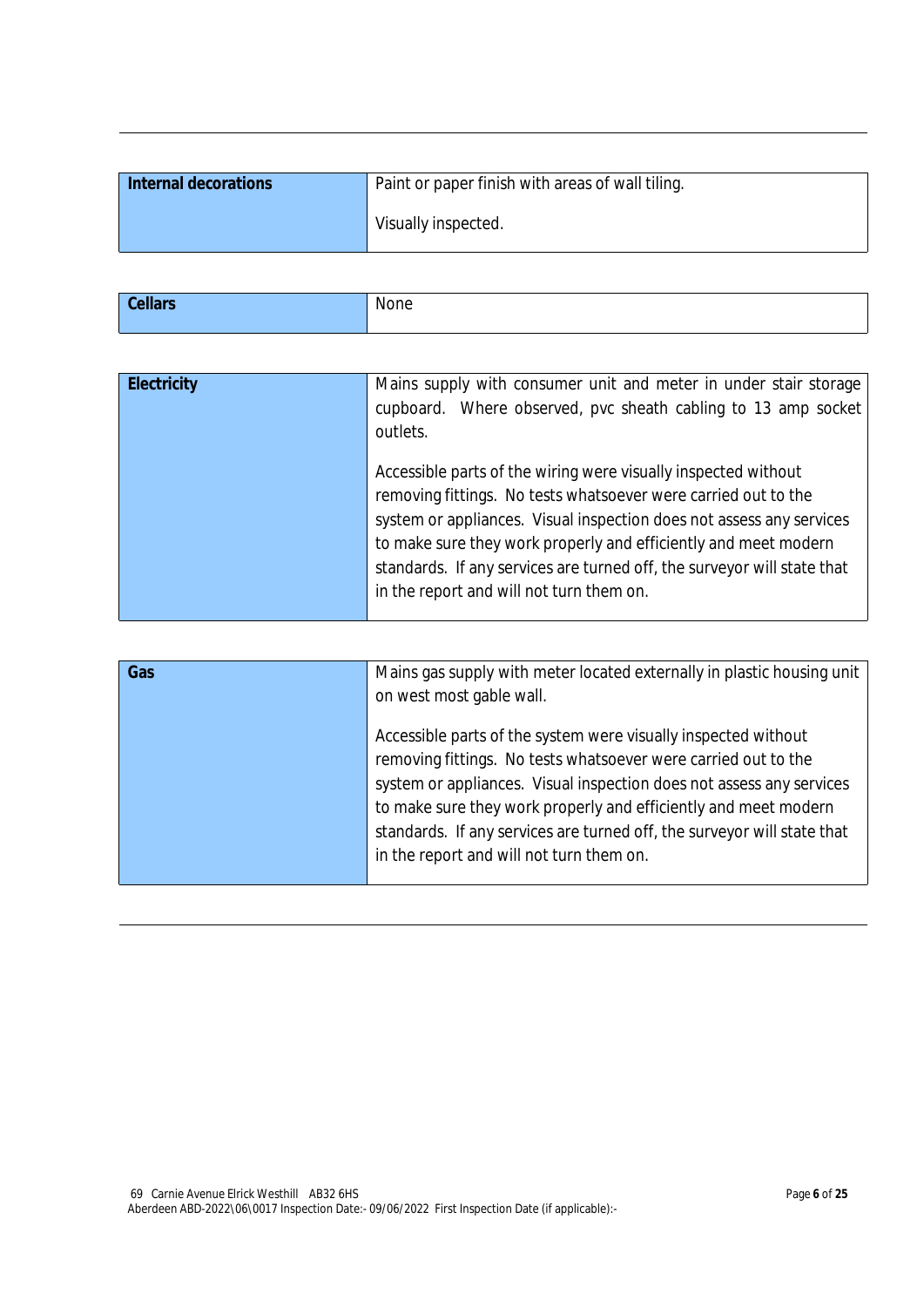| Water, plumbing, bathroom<br>fittings | Mains water supply. Plumbing and fittings are of pvc and copper piping<br>where seen.                                                                                                                                                                                                                                                                                                              |
|---------------------------------------|----------------------------------------------------------------------------------------------------------------------------------------------------------------------------------------------------------------------------------------------------------------------------------------------------------------------------------------------------------------------------------------------------|
|                                       | The bathroom is fitted with a three piece suite with mixer shower<br>fitting over the bath. En suite fittings comprise a wc, wash hand basin<br>and shower compartment with mixer shower fitting over. There is a<br>two piece suite in the cloakroom.                                                                                                                                             |
|                                       | Accessible parts of the system were visually inspected without<br>removing fittings. No tests whatsoever were carried out to the<br>system or appliances. Visual inspection does not assess any services<br>to make sure they work properly and efficiently and meet modern<br>standards. If any services are turned off, the surveyor will state that<br>in the report and will not turn them on. |
|                                       | It should be appreciated that concealed areas beneath and around<br>baths and shower trays could not be inspected. Water spillage in<br>these areas can result in dampness/decay and no comment can be<br>made on inaccessible areas. Waterproof seals in sanitary areas should<br>be checked and maintained on a regular basis.                                                                   |

| <b>Heating and hot water</b> | Central heating is via a gas wall mounted Ideal Classic boiler located in                                                                                                             |
|------------------------------|---------------------------------------------------------------------------------------------------------------------------------------------------------------------------------------|
|                              | the utility area which serves steel panel hot water radiators with                                                                                                                    |
|                              | thermostatic valves. The central heating boiler provide hot water                                                                                                                     |
|                              | through an unvented cylinder located in the first floor airing cupboard.                                                                                                              |
|                              | Accessible parts of the system were visually inspected apart from<br>communal systems, which were not inspected. No tests whatsoever<br>were carried out to the system or appliances. |

| Drainage discharges into the main sewer.<br>Drainage |                                                  |
|------------------------------------------------------|--------------------------------------------------|
|                                                      | Drainage covers etc were not lifted.             |
|                                                      | Neither drains nor drainage systems were tested. |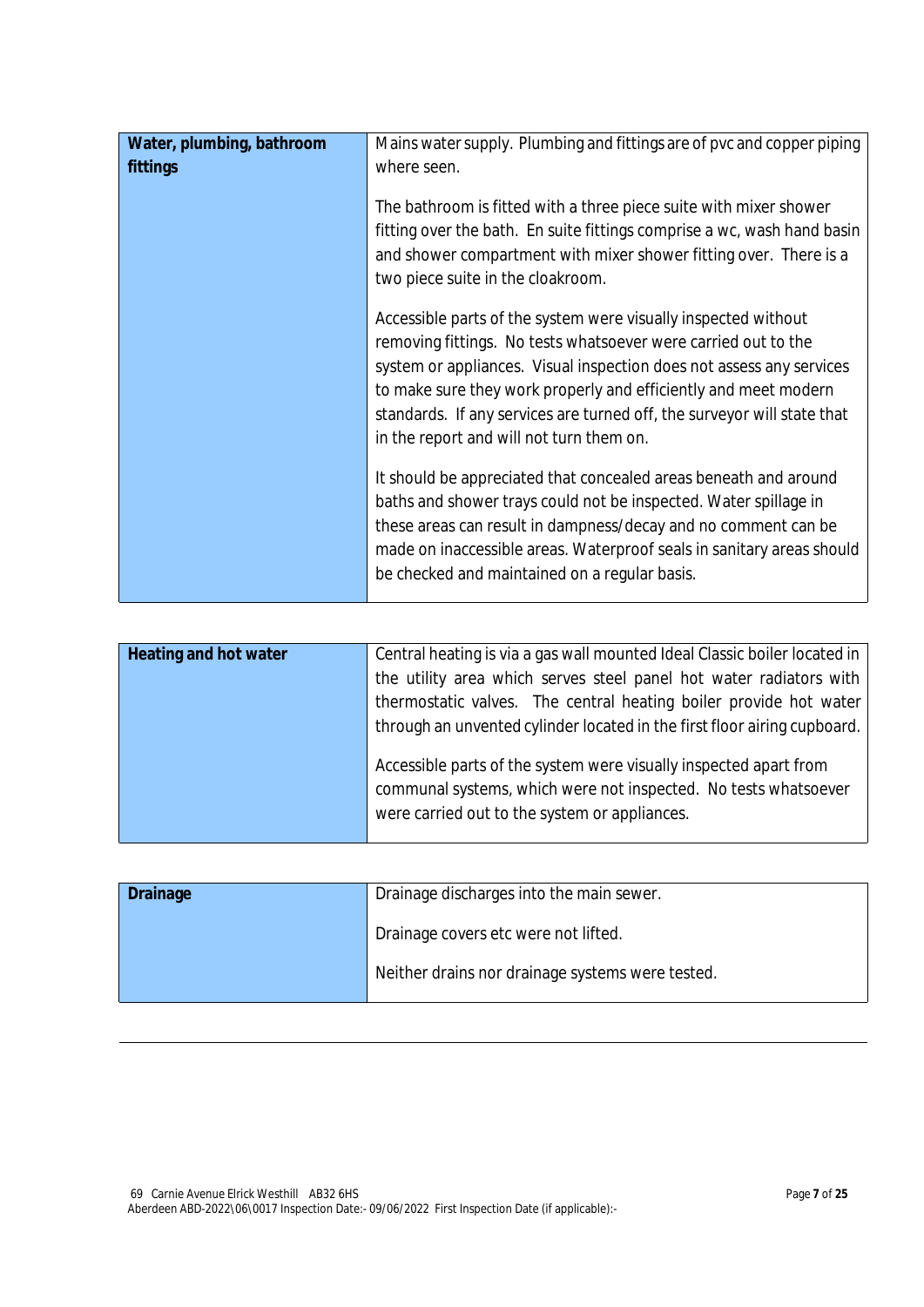| Fire, smoke and burglar alarms | From February 2022, new smoke alarm standards are being introduced       |
|--------------------------------|--------------------------------------------------------------------------|
|                                | in Scotland and it is likely that some properties may require additional |
|                                | works to meet these standards. In instances where alarms are in place,   |
|                                | no tests whatsoever have been carried out and we cannot confirm if       |
|                                | the system complies with the most recent regulations. Any potential      |
|                                | purchaser should satisfy themselves as to whether the current system     |
|                                | meets with regulations or otherwise.                                     |
|                                |                                                                          |
|                                | Visually inspected.                                                      |
|                                | No tests whatsoever were carried out to the system or appliances.        |
|                                |                                                                          |

| <b>Additional limits to inspection</b> | The property was fully furnished and had fitted and fixed floor<br>throughout at the time of<br>inspection<br>with<br>coverings<br>cupboards/wardrobes full of stored personal items which restricted<br>the internal investigation. Examination of the loft space was restricted<br>by flooring, insulation and stored goods. No inspection was possible<br>of any sub floor areas. Not all the windows were tested at the time of |
|----------------------------------------|-------------------------------------------------------------------------------------------------------------------------------------------------------------------------------------------------------------------------------------------------------------------------------------------------------------------------------------------------------------------------------------------------------------------------------------|
|                                        | inspection.<br>No inspection for Japanese Knotweed was carried out and unless<br>otherwise stated for the purpose of this report, it is assumed that<br>there is no Japanese Knotweed within the boundaries of the property<br>or neighbouring properties.                                                                                                                                                                          |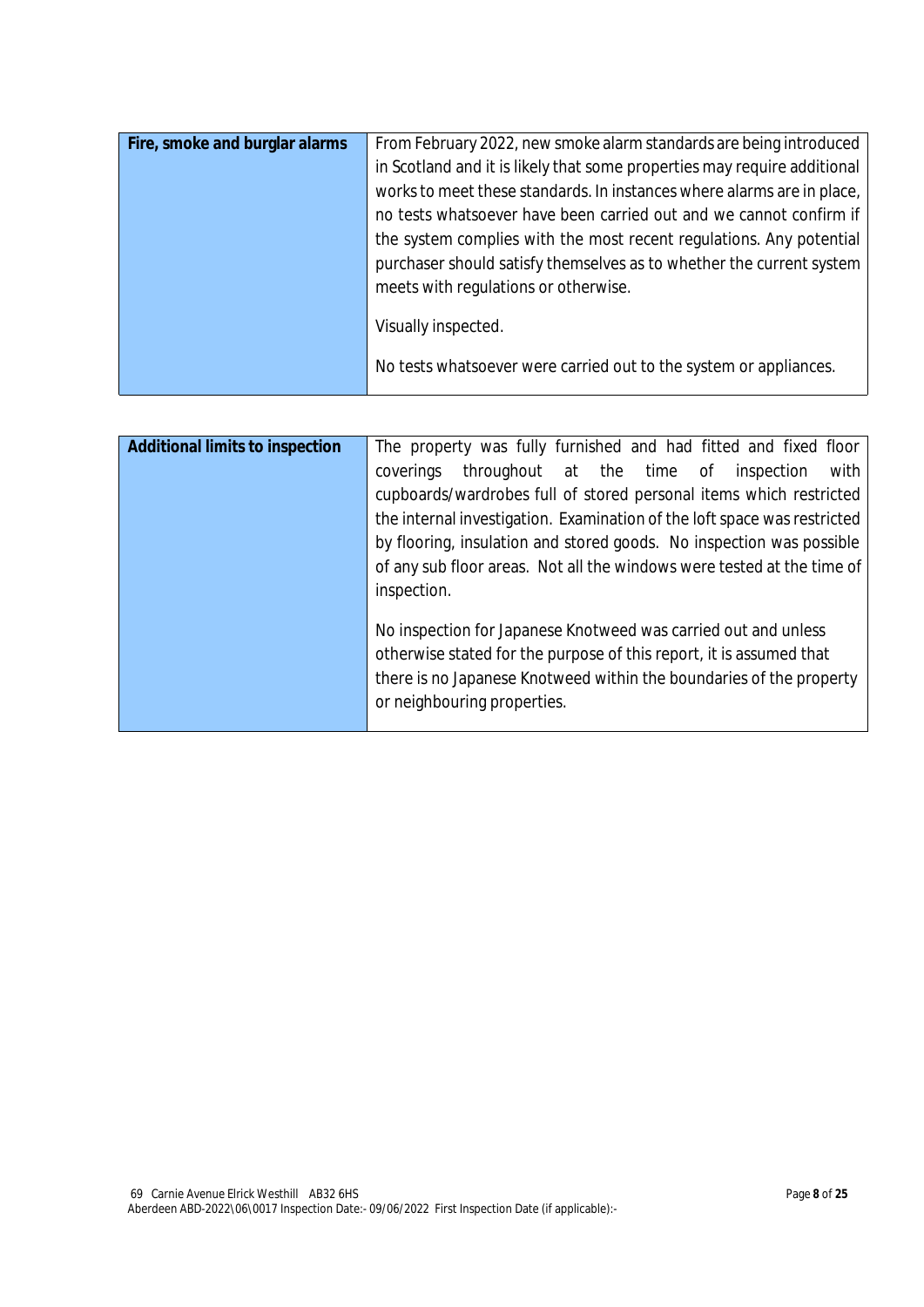

# **Sectional Diagram showing elements of a typical house**

**Reference may be made in this report to some or all of the above component parts of the property. This diagram may assist you in locating and understanding these items.**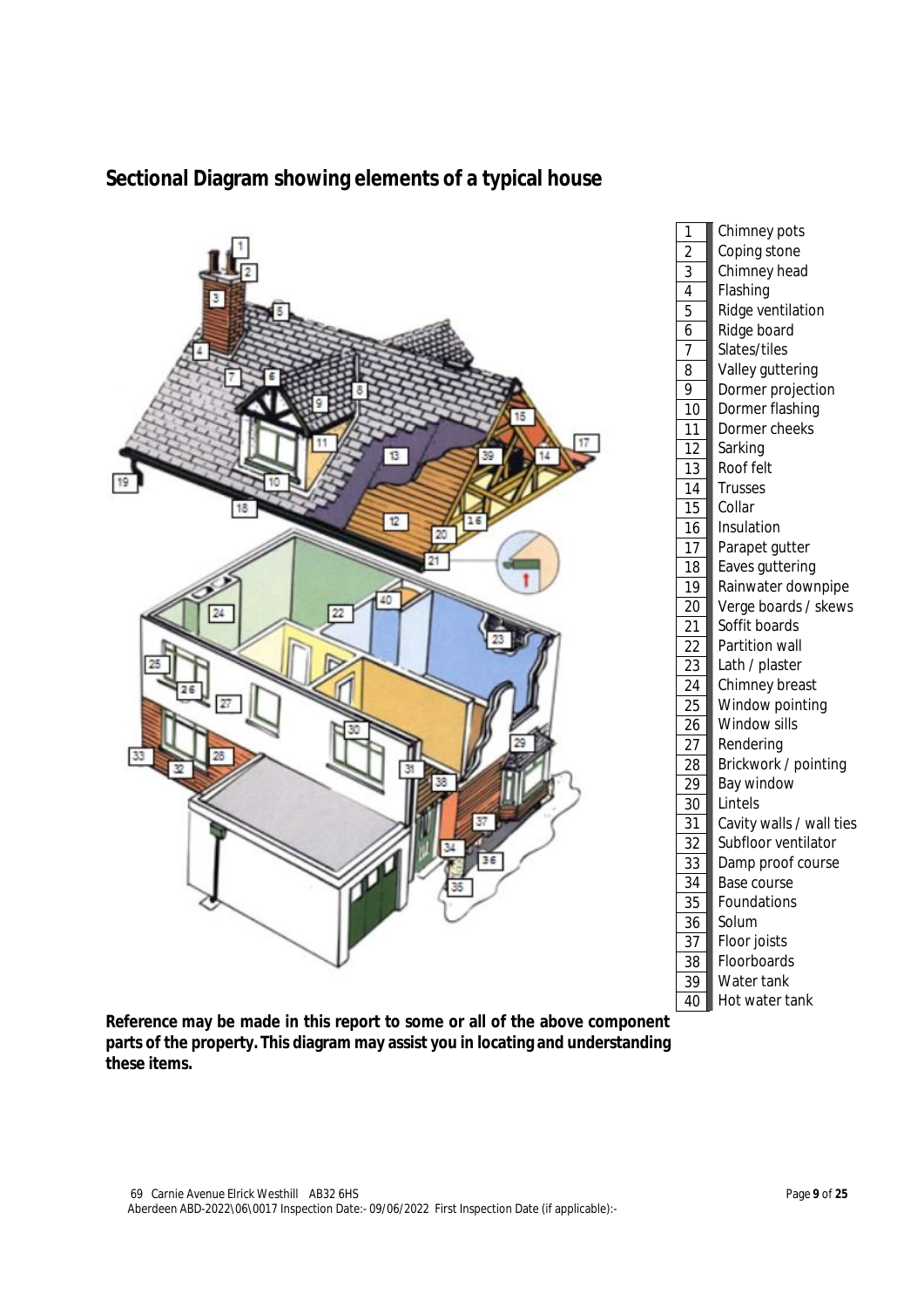# 2. Condition

This section identifies problems and tells you about the urgency of any repairs by using one of the following three categories:

| Category 3                                                                                                                                                                                                          | Category 2                                                                                                    | Category 1                                  |
|---------------------------------------------------------------------------------------------------------------------------------------------------------------------------------------------------------------------|---------------------------------------------------------------------------------------------------------------|---------------------------------------------|
| Urgent repairs or replacement are needed now. Failure to deal with  <br>them may cause problems to other parts of the property or cause<br>a safety hazard. Estimates for repairs or replacement are needed<br>now. | Repairs<br>replacement  <br>or<br>requiring future attention,<br>estimates<br>still<br>but<br>are<br>advised. | No immediate action or repair<br>is needed. |

|                 | <b>Structural movement</b> |                                                                                                                                                             |
|-----------------|----------------------------|-------------------------------------------------------------------------------------------------------------------------------------------------------------|
| Repair category |                            | $\mathbf{1}$                                                                                                                                                |
| <b>Notes</b>    |                            | At the time of our inspection there was no evidence of significant structural<br>movement noted to affect the property within the limits of our inspection. |
|                 |                            | Dampness, rot and infestation                                                                                                                               |
| Repair category |                            | $\mathbf{1}$                                                                                                                                                |
| <b>Notes</b>    |                            | There was no evidence found of significant dampness, rot or infestation<br>within those areas of the property available for inspection.                     |
|                 | <b>Chimney stacks</b>      |                                                                                                                                                             |
| Repair category |                            | n/a                                                                                                                                                         |
| <b>Notes</b>    |                            |                                                                                                                                                             |
|                 |                            | <b>Roofing including roof space</b>                                                                                                                         |
| Repair category |                            | $\mathbf{1}$                                                                                                                                                |
| <b>Notes</b>    |                            | The roof was noted to be in fair order commensurate with the age and type<br>of property.                                                                   |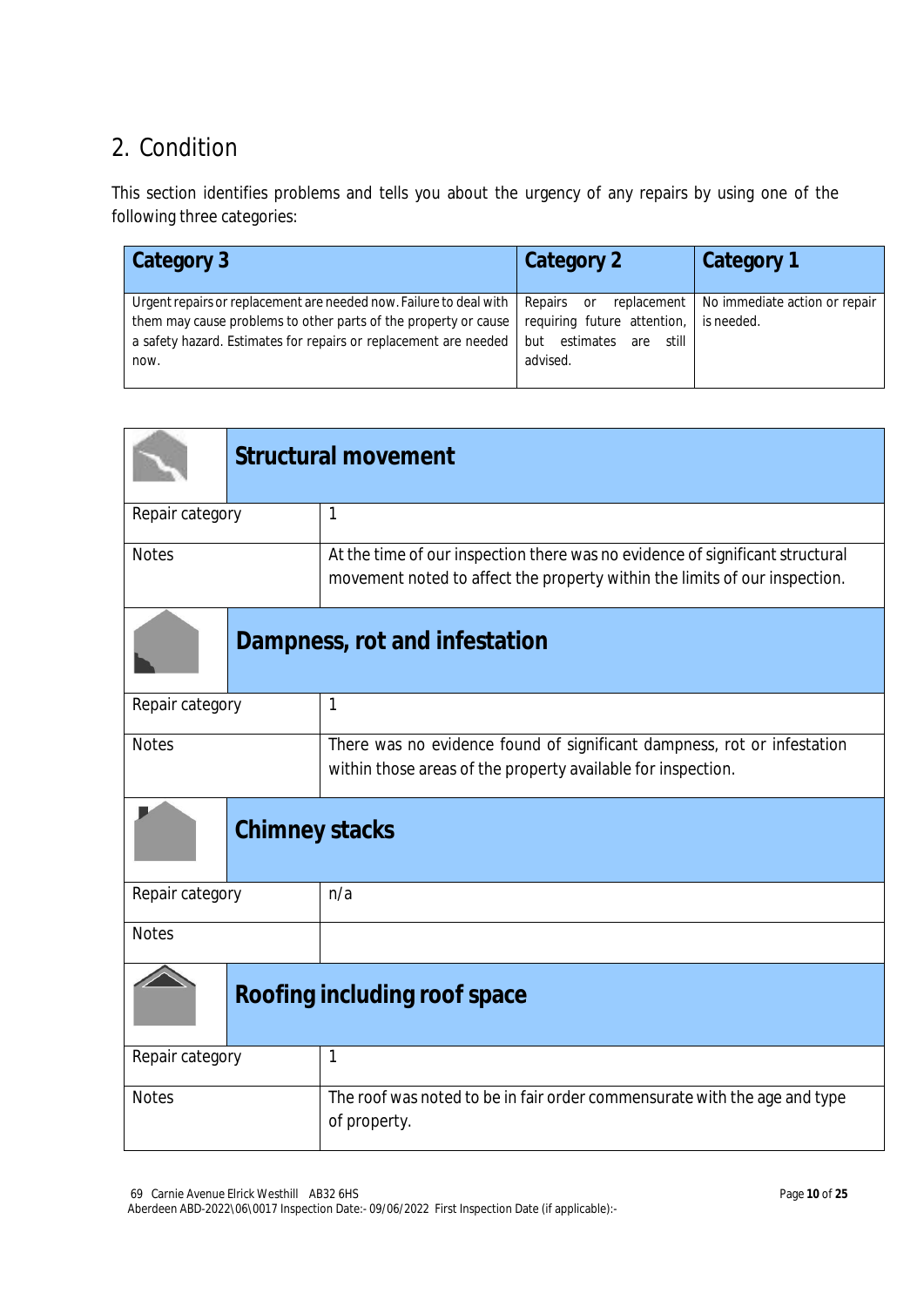| فرة             | <b>Rainwater fittings</b> |                                                                                                                                                                                                                                              |  |
|-----------------|---------------------------|----------------------------------------------------------------------------------------------------------------------------------------------------------------------------------------------------------------------------------------------|--|
| Repair category |                           | $\mathbf{1}$                                                                                                                                                                                                                                 |  |
| <b>Notes</b>    |                           | At the time of our inspection there was no evidence of damp staining/water<br>staining on wall surfaces which would indicate leakage. It should be noted<br>that it was not raining at the time of our inspection.                           |  |
|                 | <b>Main walls</b>         |                                                                                                                                                                                                                                              |  |
| Repair category |                           | $\mathbf{1}$                                                                                                                                                                                                                                 |  |
| <b>Notes</b>    |                           | There are open sections of pointing at the living room window sill.                                                                                                                                                                          |  |
|                 |                           | <b>Windows, external doors and joinery</b>                                                                                                                                                                                                   |  |
| Repair category |                           | $\mathbf{1}$                                                                                                                                                                                                                                 |  |
| <b>Notes</b>    |                           | Windows can be problematic and over time the operation of the windows<br>can be affected and opening mechanisms damaged. It is therefore likely<br>that maintenance/ repair will be required as part of an ongoing<br>maintenance programme. |  |
|                 |                           | <b>External decorations</b>                                                                                                                                                                                                                  |  |
| Repair category |                           | 1                                                                                                                                                                                                                                            |  |
| <b>Notes</b>    |                           | No significant defects evident.                                                                                                                                                                                                              |  |
| Ш               |                           | Conservatories / porches                                                                                                                                                                                                                     |  |
| Repair category |                           | n/a                                                                                                                                                                                                                                          |  |
| <b>Notes</b>    |                           |                                                                                                                                                                                                                                              |  |
|                 |                           | <b>Communal areas</b>                                                                                                                                                                                                                        |  |
| Repair category |                           | n/a                                                                                                                                                                                                                                          |  |

69 Carnie Avenue Elrick Westhill AB32 6HS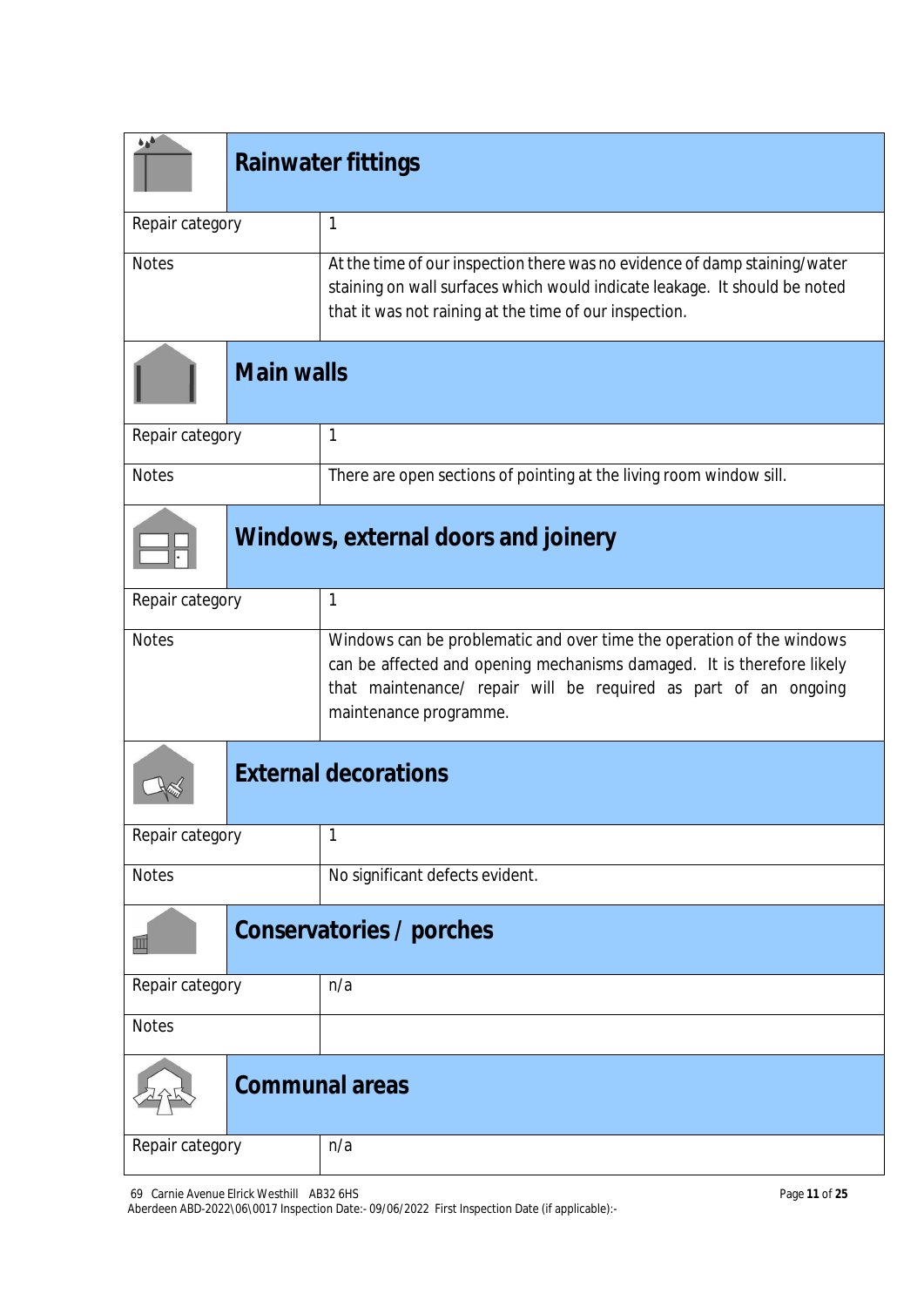| <b>Notes</b>                                              |                                           |                                                                                                                                           |  |  |
|-----------------------------------------------------------|-------------------------------------------|-------------------------------------------------------------------------------------------------------------------------------------------|--|--|
|                                                           | <b>Garages and permanent outbuildings</b> |                                                                                                                                           |  |  |
| Repair category                                           |                                           | 1                                                                                                                                         |  |  |
| <b>Notes</b>                                              |                                           | Weathering was noted to the base of the entrance door surround.                                                                           |  |  |
|                                                           |                                           | <b>Outside areas and boundaries</b>                                                                                                       |  |  |
| Repair category                                           |                                           | $\mathbf{1}$                                                                                                                              |  |  |
| <b>Notes</b>                                              |                                           | The outside areas and boundaries have been adequately maintained.                                                                         |  |  |
|                                                           | <b>Ceilings</b>                           |                                                                                                                                           |  |  |
| Repair category                                           |                                           | $\mathbf{1}$                                                                                                                              |  |  |
| <b>Notes</b>                                              |                                           | Ceilings were found to be in fair order.                                                                                                  |  |  |
|                                                           | <b>Internal walls</b>                     |                                                                                                                                           |  |  |
| Repair category                                           |                                           | $\mathbf{1}$                                                                                                                              |  |  |
| <b>Notes</b>                                              |                                           | The internal walls are largely covered with decorative finishes.<br>During<br>routine redecoration some plaster filling may be necessary. |  |  |
|                                                           |                                           | <b>Floors including sub-floors</b>                                                                                                        |  |  |
| Repair category                                           |                                           | 1                                                                                                                                         |  |  |
| <b>Notes</b>                                              |                                           | Flooring was found to be level and firm to the tread with the exception of<br>the odd creaky area.                                        |  |  |
|                                                           |                                           | Internal joinery and kitchen fittings                                                                                                     |  |  |
| Repair category                                           |                                           | $\mathbf{1}$                                                                                                                              |  |  |
| <b>Notes</b><br>69 Carnie Avenue Elrick Westhill AB32 6HS |                                           | General wear and tear was evident commensurate with age, type and<br>usage.<br>Page 12 of 25                                              |  |  |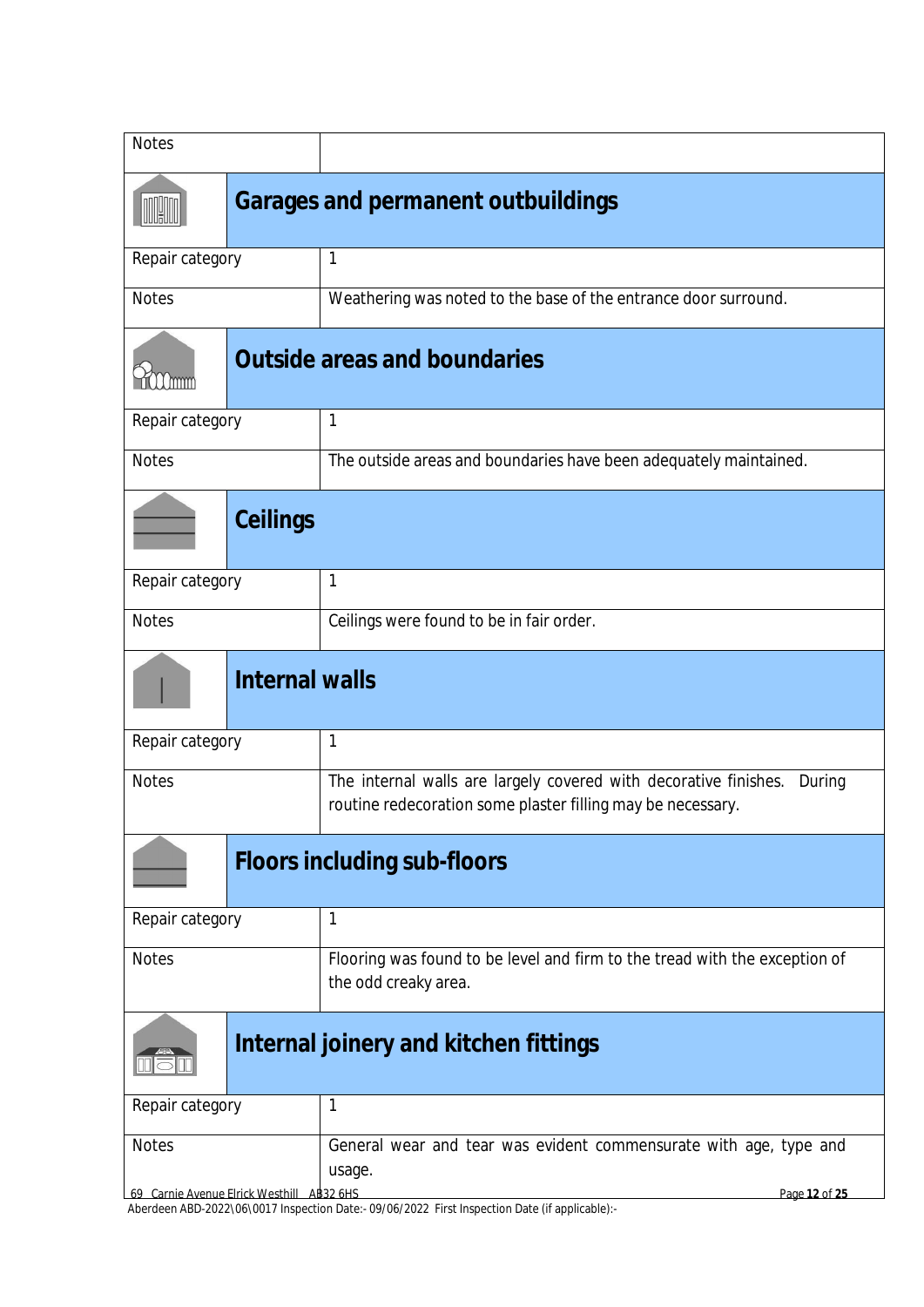| lπ                                    | <b>Chimney breasts and fireplaces</b> |                                                                                                                                                                                                                                                                                                                                     |  |
|---------------------------------------|---------------------------------------|-------------------------------------------------------------------------------------------------------------------------------------------------------------------------------------------------------------------------------------------------------------------------------------------------------------------------------------|--|
| Repair category                       |                                       | 1                                                                                                                                                                                                                                                                                                                                   |  |
| <b>Notes</b>                          |                                       | All flue linings should be checked, repaired if necessary and swept prior to<br>the fires being reused.                                                                                                                                                                                                                             |  |
| $\triangleright$                      |                                       | <b>Internal decorations</b>                                                                                                                                                                                                                                                                                                         |  |
| Repair category                       |                                       | $\mathbf{1}$                                                                                                                                                                                                                                                                                                                        |  |
| <b>Notes</b>                          |                                       | The property is generally in fresh decoration throughout.                                                                                                                                                                                                                                                                           |  |
|                                       | <b>Cellars</b>                        |                                                                                                                                                                                                                                                                                                                                     |  |
| Repair category                       |                                       | n/a                                                                                                                                                                                                                                                                                                                                 |  |
| <b>Notes</b>                          |                                       |                                                                                                                                                                                                                                                                                                                                     |  |
| <b>Electricity</b>                    |                                       |                                                                                                                                                                                                                                                                                                                                     |  |
| Repair category                       |                                       | $\mathbf 1$                                                                                                                                                                                                                                                                                                                         |  |
| <b>Notes</b>                          |                                       | Institution of Engineering and Technology recommends that<br>The<br>inspections and testing are undertaken at least every ten years and on a<br>change of occupancy. It should be appreciated that only the most recently<br>constructed or re-wired properties will have installations which fully comply<br>with IET regulations. |  |
|                                       | Gas                                   |                                                                                                                                                                                                                                                                                                                                     |  |
| Repair category                       |                                       | $\mathbf{1}$                                                                                                                                                                                                                                                                                                                        |  |
| <b>Notes</b>                          |                                       | In the interest of safety all gas appliances should be checked by a Gas Safe<br>Registered Engineer.                                                                                                                                                                                                                                |  |
| Water, plumbing and bathroom fittings |                                       |                                                                                                                                                                                                                                                                                                                                     |  |

69 Carnie Avenue Elrick Westhill AB32 6HS Aberdeen ABD-2022\06\0017 Inspection Date:- 09/06/2022 First Inspection Date (if applicable):-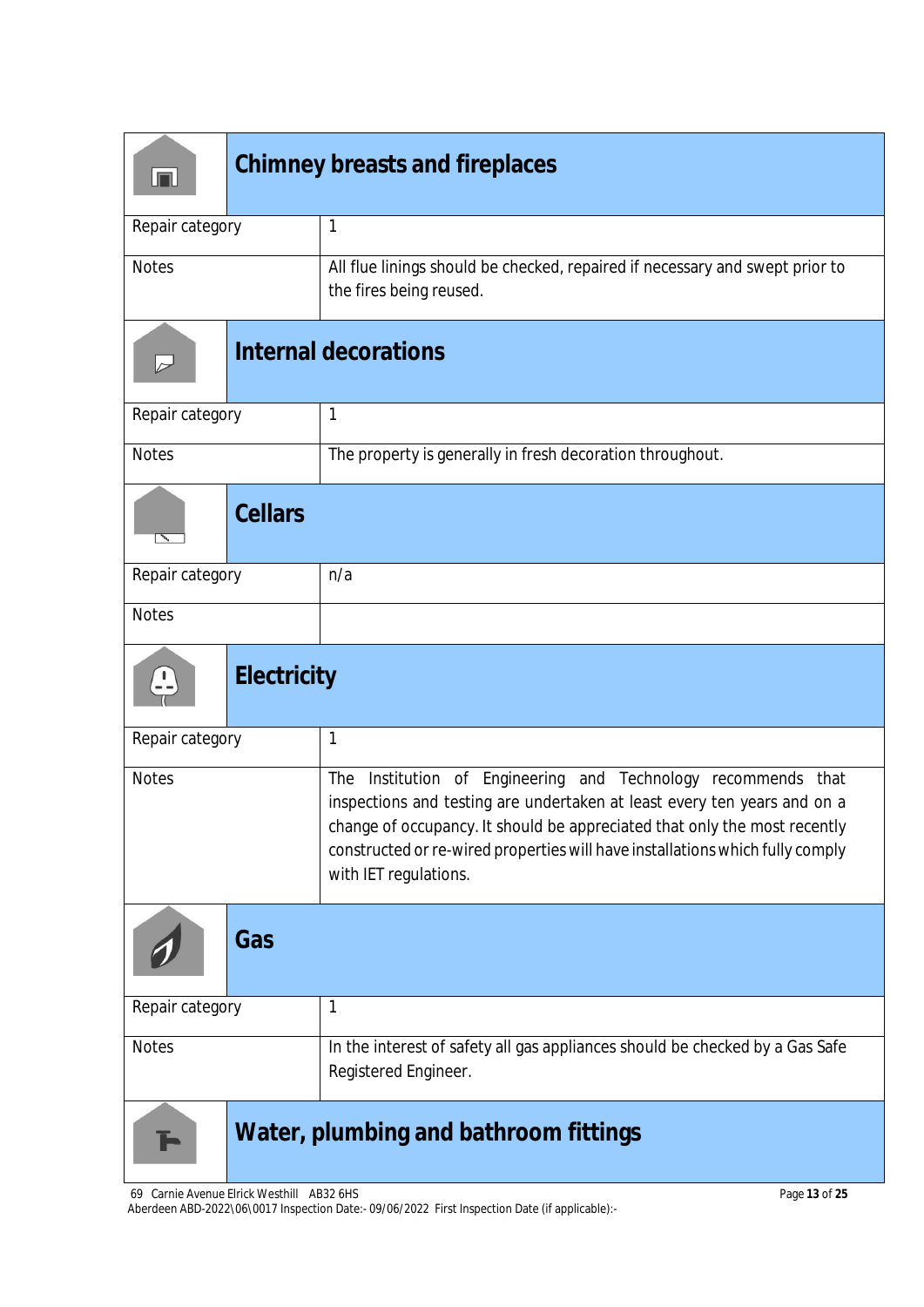| Repair category | 1                                                                                                                                                                                                                                                                                                                                |
|-----------------|----------------------------------------------------------------------------------------------------------------------------------------------------------------------------------------------------------------------------------------------------------------------------------------------------------------------------------|
| <b>Notes</b>    | It should be appreciated that concealed areas beneath and around baths<br>and shower trays could not be inspected. Water spillage in these areas can<br>result in dampness/decay and no comment can be made on inaccessible<br>areas. Waterproof seals in sanitary areas should be checked and maintained<br>on a regular basis. |
|                 | Heating and hot water                                                                                                                                                                                                                                                                                                            |
| Repair category | $\overline{2}$                                                                                                                                                                                                                                                                                                                   |
| <b>Notes</b>    | The central heating boiler is of an older style and will be inefficient by<br>current standards.                                                                                                                                                                                                                                 |
|                 | It is assumed that the central heating system functions satisfactorily and<br>complies with the relevant regulations with particular regard to fluing and<br>ventilation requirements. We have been advised by the vendor that the<br>central heating system has been maintained under a twelve month<br>maintenance contract.   |
| <b>Drainage</b> |                                                                                                                                                                                                                                                                                                                                  |
| Repair category | $\mathbf{1}$                                                                                                                                                                                                                                                                                                                     |
| <b>Notes</b>    | There is no surface evidence to suggest the system is choked or leaking.                                                                                                                                                                                                                                                         |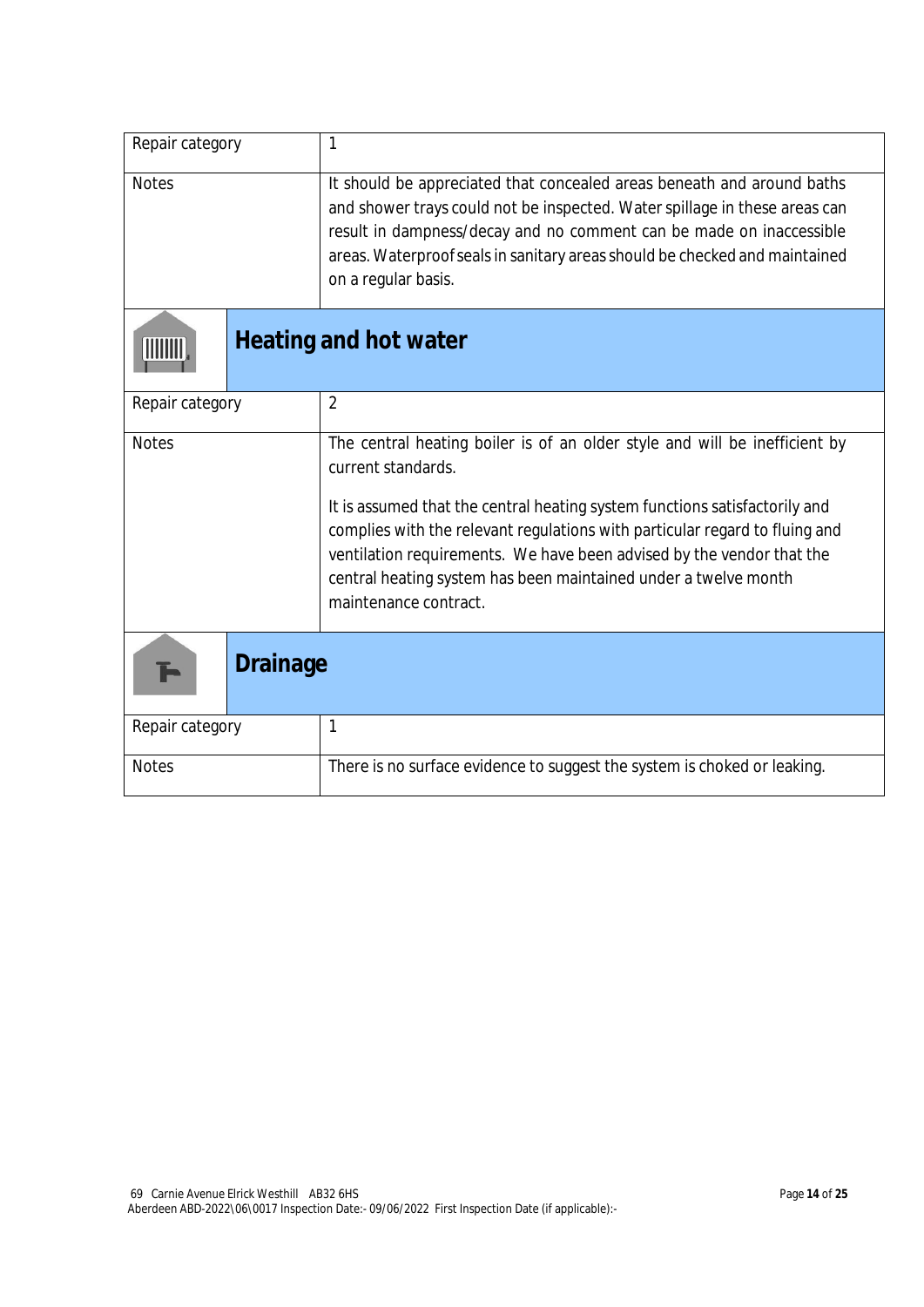Set out below is a summary of the condition of the property which is provided for reference only. You should refer to the previous comments for detailed information.

| Structural movement                   | $\mathbf{1}$   | <b>Category 3</b>                                                     |  |
|---------------------------------------|----------------|-----------------------------------------------------------------------|--|
| Dampness, rot and infestation         | $\mathbf{1}$   | Urgent<br>repairs<br><b>Or</b>                                        |  |
| Chimney stacks                        | n/a            | replacement are needed now<br>Failure to deal with them may           |  |
| Roofing including roof space          | $\mathbf{1}$   | cause problems to other parts<br>of the property or cause a           |  |
| Rainwater fittings                    | $\mathbf{1}$   | safety hazard. Estimates for                                          |  |
| Main walls                            | $\mathbf{1}$   | repairs or replacement are<br>needed now.                             |  |
| Windows, external doors and joinery   | $\mathbf{1}$   |                                                                       |  |
| External decorations                  | $\mathbf{1}$   |                                                                       |  |
| Conservatories / porches              | n/a            | <b>Category 2</b>                                                     |  |
| Communal areas                        | n/a            | Repairs or replacement                                                |  |
| Garages and permanent outbuildings    | $\mathbf{1}$   | requiring<br>future<br>attention, but estimates<br>are still advised. |  |
| Outside areas and boundaries          | $\mathbf{1}$   |                                                                       |  |
| Ceilings                              | $\mathbf{1}$   |                                                                       |  |
| Internal walls                        | $\mathbf{1}$   | <b>Category 1</b>                                                     |  |
| Floors including sub-floors           | $\mathbf{1}$   | No immediate action or                                                |  |
| Internal joinery and kitchen fittings | $\mathbf{1}$   | repair is needed.                                                     |  |
| Chimney breasts and fireplaces        | $\mathbf{1}$   |                                                                       |  |
| Internal decorations                  | $\mathbf{1}$   |                                                                       |  |
| Cellars                               | n/a            |                                                                       |  |
| Electricity                           | $\mathbf{1}$   |                                                                       |  |
| Gas                                   | $\mathbf{1}$   |                                                                       |  |
| Water, plumbing and bathroom fittings | $\mathbf{1}$   |                                                                       |  |
| Heating and hot water                 | $\overline{2}$ |                                                                       |  |
| Drainage                              | $\mathbf{1}$   |                                                                       |  |

#### **Remember**

The cost of repairs may influence the amount someone is prepared to pay for the property. We recommend that relevant estimates and reports are obtained in your own name.

#### **Warning**

If left unattended, even for a relatively short period, Category 2 repairs can rapidly develop into more serious Category 3 repairs. The existence of Category 2 or Category 3 repairs may have an adverse effect on marketability,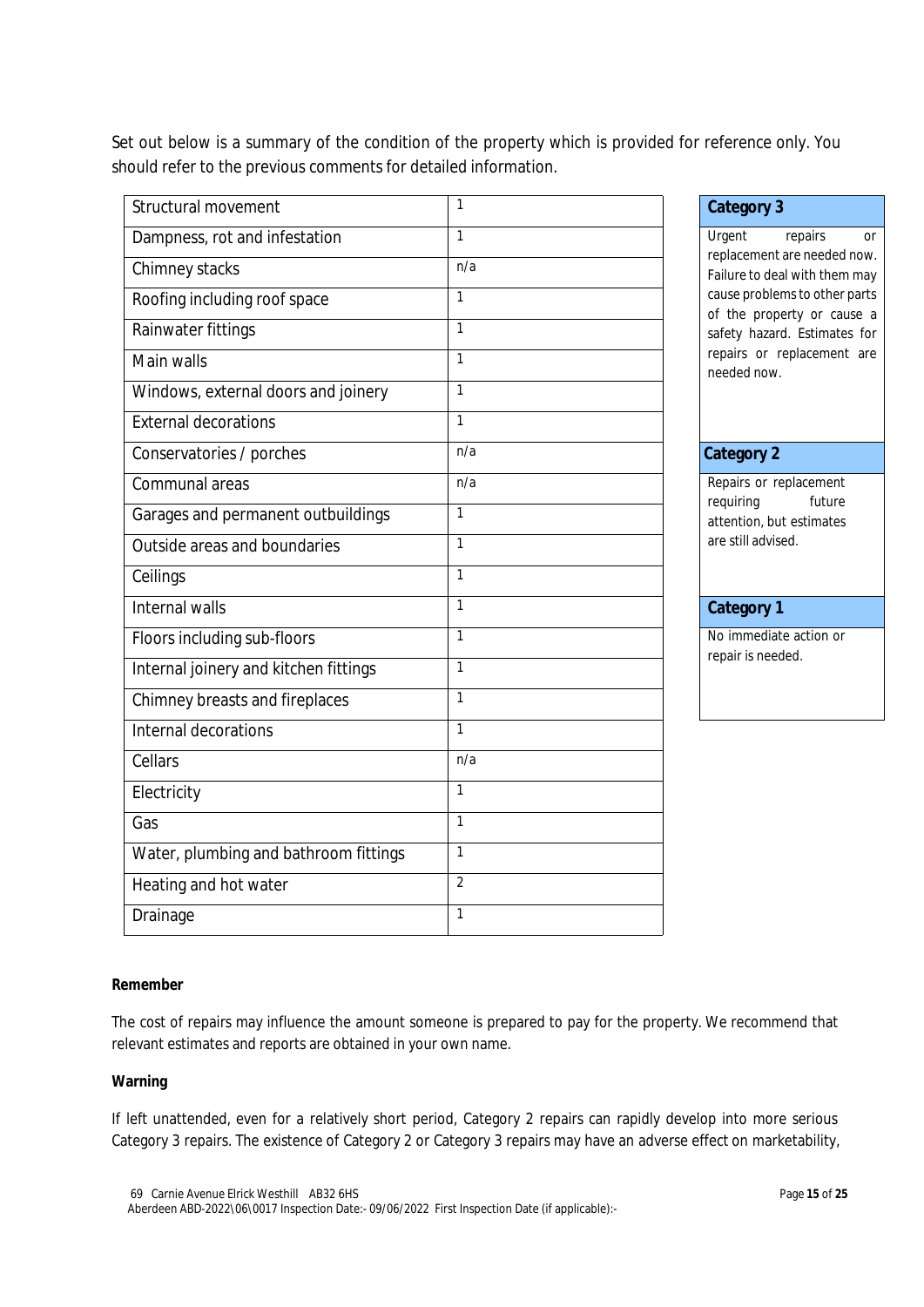value and the sale price ultimately achieved for the property. This is particularly true during slow market conditions where the effect can be considerable.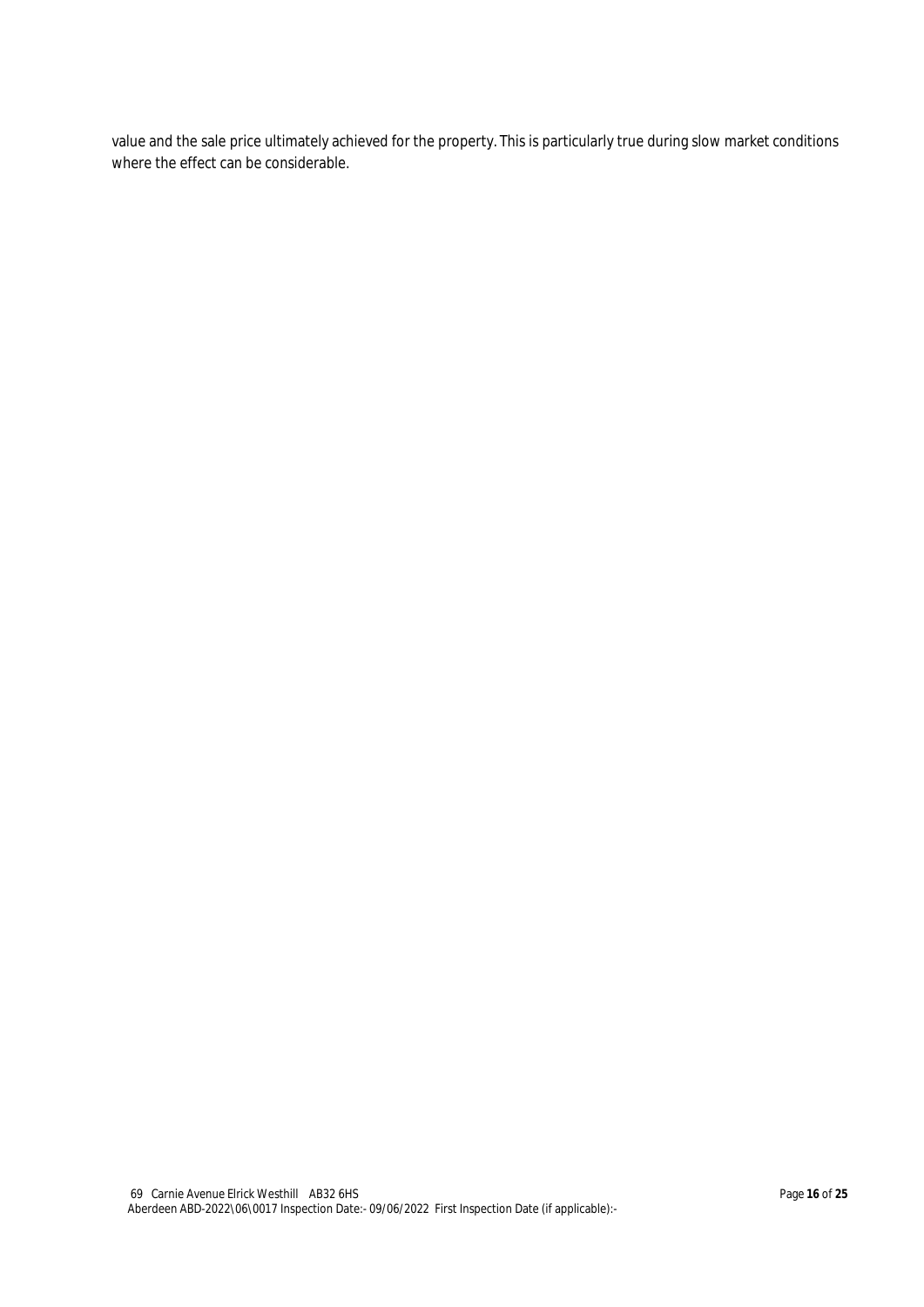# 3. Accessibility information

### Guidance notes on accessibility information

Three steps or fewer to a main entrance door of the property: In flatted developments the 'main entrance' would be the flat's own entrance door, not the external door to the communal stair. The'three steps or fewer' are counted from external ground level to the flat's entrance door. Where a lift is present, the count is based on the number of steps climbed when using the lift.

Unrestricted parking within 25 metres: For this purpose, 'Unrestricted parking' includes parking available by means of a parking permit. Restricted parking includes parking that is subject to parking restrictions, as indicated by the presence of solid yellow, red or white lines at the edge of the road or by a parking control sign, parking meters or other coin-operated machines.

| 1.<br>floor<br>$(s)$ is<br>Which<br>the<br>living<br>accommodation on?                          |     | Ground & First Floors |           |   |
|-------------------------------------------------------------------------------------------------|-----|-----------------------|-----------|---|
| 2.<br>Are there three steps or fewer to a<br>main entrance to a property?                       | Yes | X                     | <b>No</b> |   |
| 3.<br>Is there a lift to the main entrance<br>door of the property?                             | Yes |                       | No        | X |
| Are all door openings greater than<br>4.<br>750mm?                                              | Yes |                       | <b>No</b> | X |
| 5.<br>Is there a toilet on the same level as<br>the living room and kitchen?                    | Yes | X                     | <b>No</b> |   |
| Is there a toilet on the same level as<br>6.<br>a bedroom?                                      | Yes | X                     | No        |   |
| Are all rooms on the same level with<br>7 <sub>1</sub><br>no internal steps or stairs?          | Yes |                       | No        | χ |
| Is there unrestricted parking within 25<br>8.<br>metres of an entrance door to the<br>building? | Yes | X                     | <b>No</b> |   |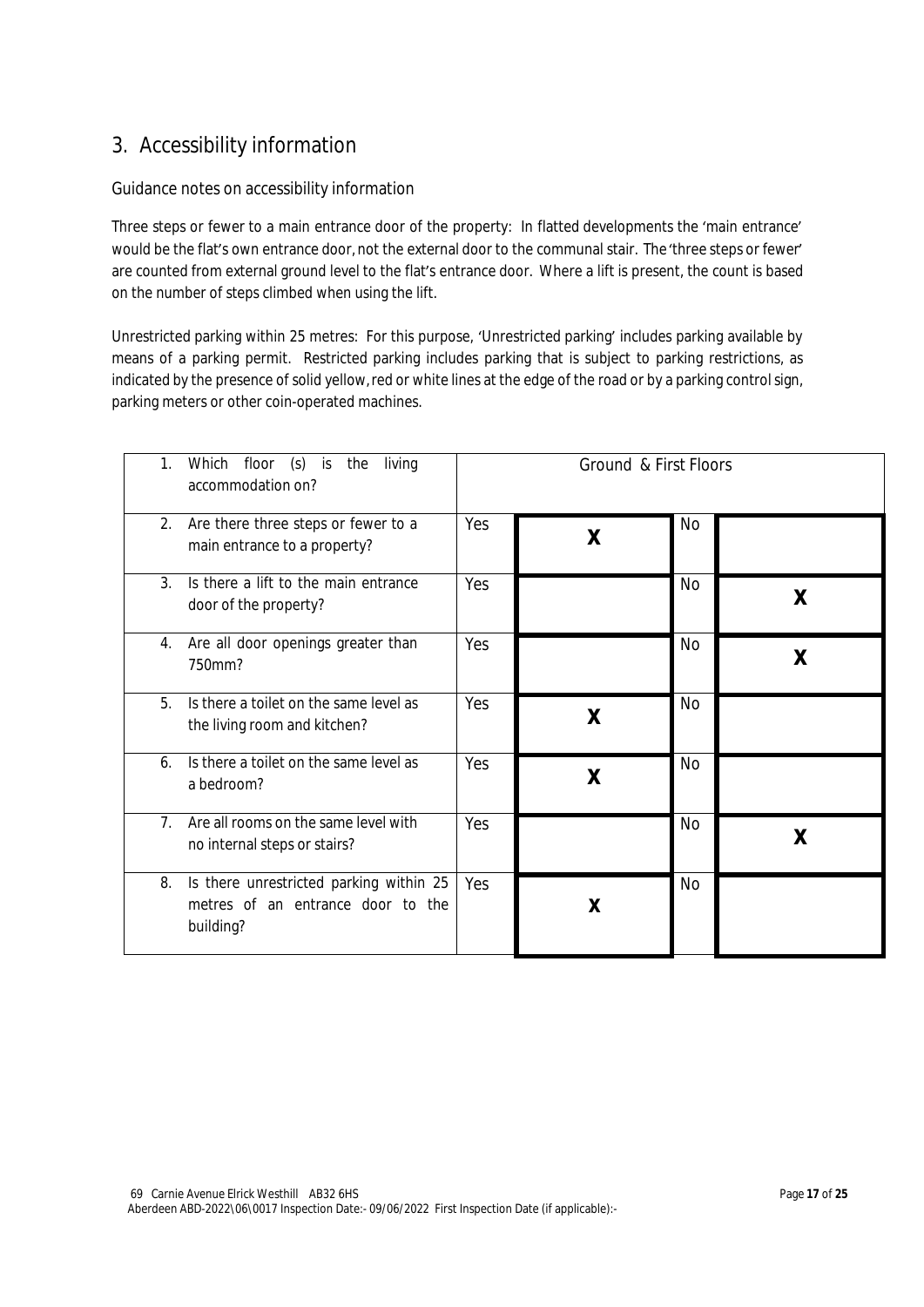# 4. Valuation and conveyance issues

This section highlights information that should be checked with a solicitor or licensed conveyancer.It also gives an opinion of market value and an estimated cost for insurance purposes.

# **Matters for a solicitor or licensed conveyancer**

The property was erected circa 2004 by Bett Homes who are registered members of the NHBC. In addition part of the garage was converted into the utility area and a wall was removed between the dining room and kitchen. Our valuation is on the assumption that any alterations that have been carried out to the property satisfy all relevant legislation and have full certification where appropriate.

Fees may be payable for the upkeep of the shared landscaped areas. Full details of this arrangement including current charges should be clarified.

We are unaware of any adverse planning proposals affecting the subjects although this should be confirmed by obtaining a Property Enquiry Certificate.

Absolute Ownership assumed. We are unaware of any easements, servitudes or rights of way which may adversely affect the property. This point should be confirmed by reference to the Title Deeds.

It is recommended that where repairs, defects or maintenance items have been identified interested parties make appropriate enquiries in order to satisfy themselves of potential costs and the extent of the works required prior to submitting a legal offer to purchase.

# **Estimated reinstatement cost for insurance purposes**

£280,000

# **Valuation and market comments**

## **£310,000**

Our valuation reflects current market conditions relating to this area. We would assume that current trends will prevail at the ultimate date of disposal with no adverse or onerous matters being introduced into the market during the intervening period which would have a detrimental effect on price.

# **Report author** Michael Duncan

69 Carnie Avenue Elrick Westhill AB32 6HS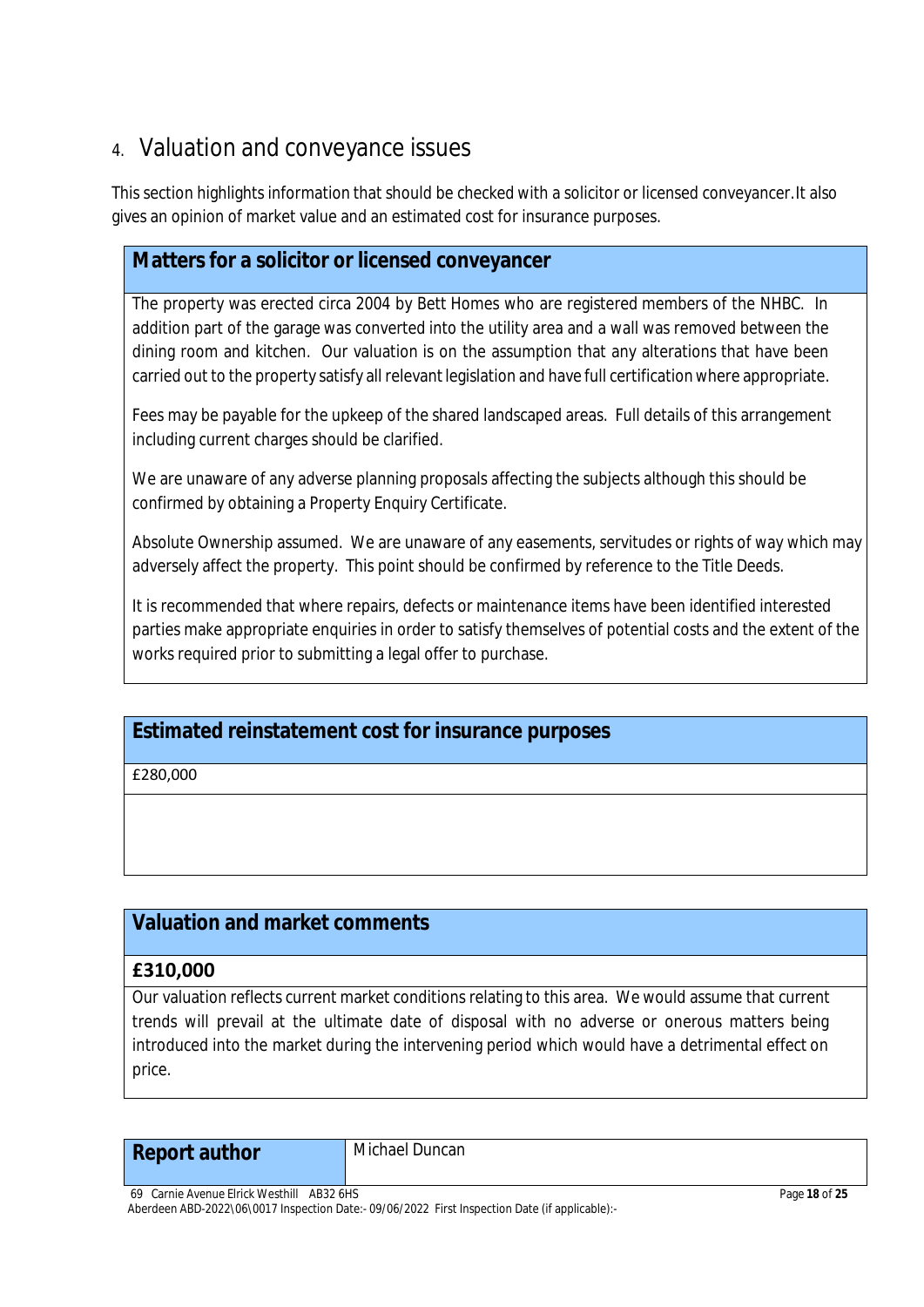| <b>Address</b> | <sup>1</sup> 21 Carden Place, Aberdeen. AB10 1UQ. |
|----------------|---------------------------------------------------|
|                |                                                   |

| <b>Signed</b> |                                                                                      |
|---------------|--------------------------------------------------------------------------------------|
|               | Michael Duncan MA (Hons) MRICS for and on behalf of Graham + Sibbald  <br><b>LLP</b> |

| Date of report | 13/6/2022 |
|----------------|-----------|
|                |           |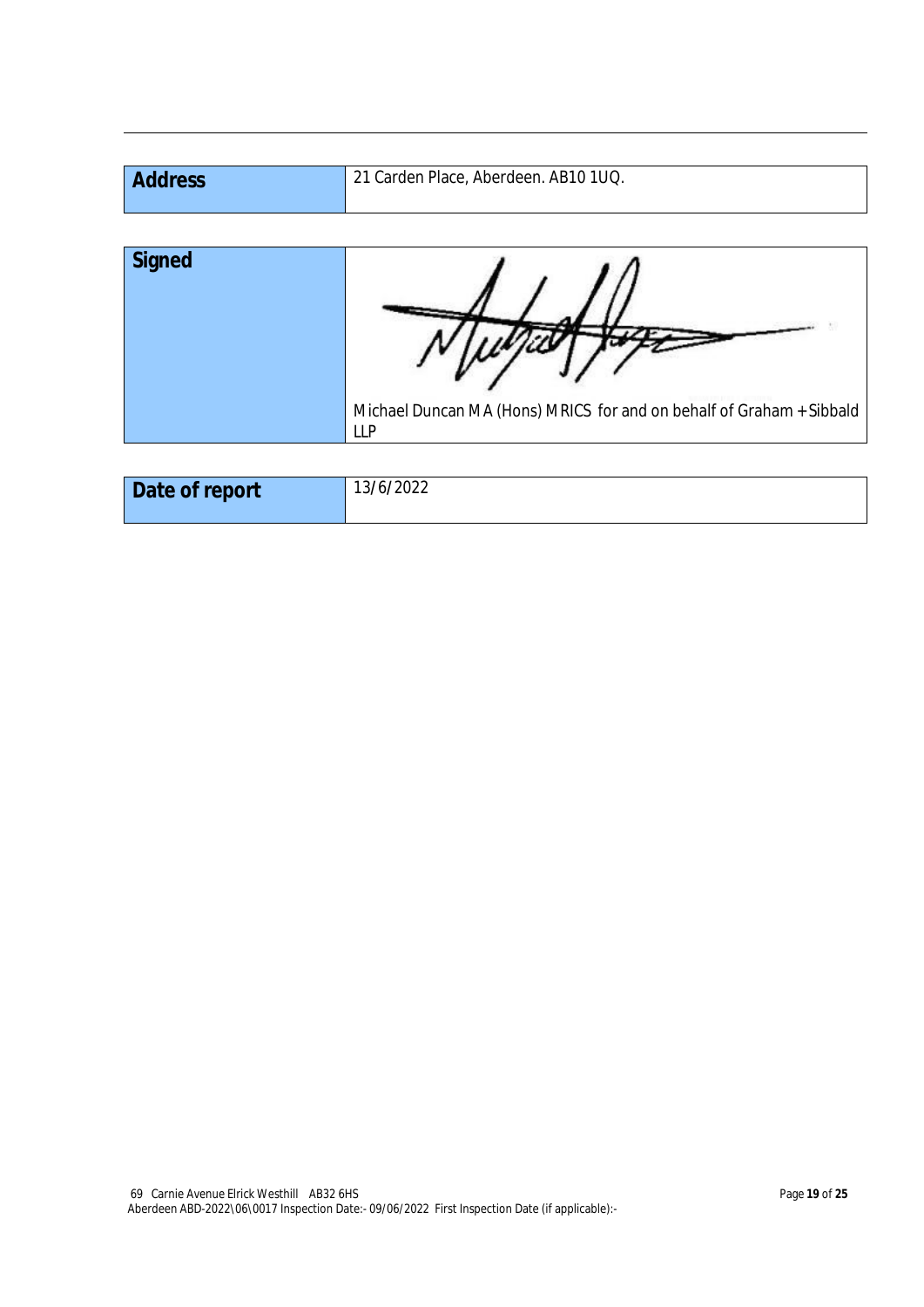## **TERMS AND CONDITIONS OF SINGLE SURVEY**

**GENERAL**

#### **1.1 The Surveyors**

The Seller has engaged the Surveyors to provide the Report and a Generic Mortgage Valuation Report for Lending Purposes. The Seller has also engaged the Surveyors to provide an Energy Report in the format prescribed by the accredited energy company.

The Surveyors are authorised to provide a transcript or retype of the Generic Mortgage Valuation Report on to Lender specific pro-forma. Transcript reports are commonly requested by brokers and lenders. The transcript report will be in the format required by the Lender but will contain the same information, inspection date and valuation figure as the Generic Mortgage Valuation Report and the Report. The Surveyors will decline any transcript request which requires the provision of information additional to the information in the Report and the Generic Mortgage Valuation Report until the Seller has conditionally accepted an offer to purchase made in writing.

Once the Seller has conditionally accepted an offer to purchase made in writing, the Lender or conveyancer may request that the Surveyors provide general comment on standard appropriate supplementary documentation. In the event of a significant amount of documentation being provided to the Surveyors, an additional fee may be incurred by the Purchaser. Any additional fee will be agreed in writing.

If information is provided to the Surveyors during the conveyancing process which materially affects the valuation stated in the Report and Generic Mortgage Valuation Report, the Surveyors reserve the right to reconsider the valuation. Where the Surveyors are required to amend the valuation in consequence of such information, they will issue an amended Report and Generic Mortgage Valuation Report to the Seller. It is the responsibility of the Seller to ensure that the amended Report and Generic Mortgage Valuation Report are transmitted to every prospective Purchaser.

The individual Surveyor will be a member of the Royal Institution of Chartered Surveyors who is competent to survey, value and report upon residential property. \*

If the Surveyors have had a previous business relationship within the past two years with the Seller or Seller's agent or relative to the Property, they will be obliged to indicate this in the adjacent box. Yes

The Surveyors have a written complaints handling procedure. This is available from the offices of the Surveyors at the address stated.

\* Which shall be in accordance with the current RICS Appraisal and Valuation Standards (The Red Book) and RICS Rules of Conduct.

#### **1.2 The Report**

The Surveyors will not provide an amended Report on the Property, except to correct factual inaccuracies.

The Report will identify the nature and source of information relied upon in its preparation.

The Surveyor shall provide a Market Value of the Property, unless the condition of the Property is such that it would be inappropriate to do so. A final decision on whether a loan will be granted rests with the Lender who may impose retentions in line with their lending criteria. The date of condition and value of the property will be the date of inspection.

Prior to the 1st of December 2008, Purchasers have normally obtained their own report from their chosen Surveyor. By contrast, a Report is instructed by the Seller and made available to all potential Purchasers in expectation that the successful Purchaser will have relied upon it. The Royal Institution of Chartered Surveyors rules require disclosure of any potential conflict of interest when acting for the Seller and the Purchaser in the same transaction. The Report may give rise to a conflict of interest and if this is of concern to any party they are advised to seek their own independent advice.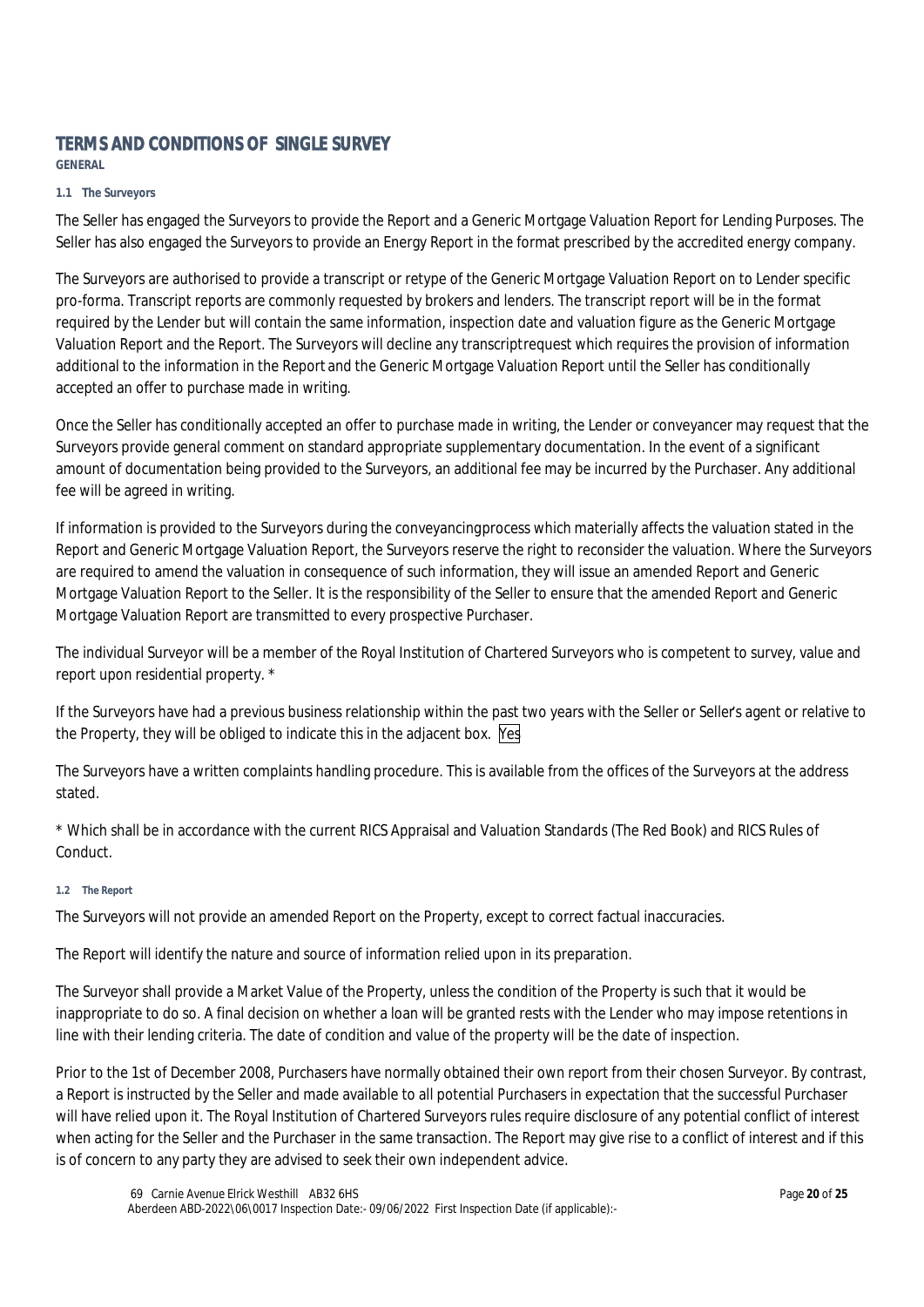The Report and any expressions or assessments in it are not intended as advice to the Seller or Purchaser or any other person in relation to an asking price or any other sales or marketing decisions.

The Report is based solely on the Property and is not to be relied upon in any manner whatsoever when considering the valuation or condition of any other property.

If certain minor matters are mentioned in the Report it should not be assumed that the Property is free of other minor defects.

Neither the whole nor any part of the Report may be published in any way, reproduced or distributed by any party other than the Seller, prospective Purchasers and the Purchaser and their respective professional advisors without the prior written consent of the Surveyors.

#### **1.3 Liability**

The Report is prepared with the skill and care reasonably to be expected of a competent residential surveyor who is a member of the Royal Institution of Chartered Surveyors.

The Report is addressed to the Seller and is prepared in the expectation that it (or a complete copy) along with these Terms and Conditions (or a complete copy) would be (or, as the case might be, would have been) disclosed and delivered to:

- the Seller;
- any person(s) noting an interest in purchasing the Property from the Seller;
- any person(s) who make(s) (or on whose behalf is made) an offer to purchase the Property, whether or not that offer is accepted by the Seller;
- the Purchaser; and
- the professional advisors of any of these.

The Surveyors acknowledge that their duty of skill and care in relation to the Report is owed to the Seller and to the Purchaser. The Surveyors accept no responsibility or liability whatsoever in relation to the Report to persons other than the Seller and the Purchaser. The Seller and Purchaser should be aware that if a Lender seeks to rely on this Report they do so at their own risk. In particular, the Surveyors accept no responsibility or liability whatsoever to any Lender in relation to the Report. Any such Lender relies upon the Report entirely at their own risk.

Graham + Sibbald's total liability to the Client (and any third party relying upon this report) under this Agreement (including liability in contract, tort (including negligence), breach of statutory duty, or otherwise) shall be limited to the lower of the following : a) 25% of the valuation or b) £250,000.

#### **1.4 Generic Mortgage Valuation Report**

The Surveyors undertake to the Seller that they will prepare a Generic Mortgage Valuation Report, which will be issued along with the Report. It is the responsibility of the Seller to ensure that the Generic Mortgage Valuation Report is provided to every potential Purchaser.

#### **1.5 Transcript Mortgage Valuation for Lending Purposes**

The Surveyors undertake that on being asked to do so by a prospective Purchaser, or his/her professional advisor or Lender, they will prepare a Transcript Mortgage Valuation Report for Lending Purposes on terms and conditions to be agreed between the Surveyors and Lender and solely for the use of the Lender and upon which the Lender may rely. The decision as to whether finance will be provided is entirely a matter for the Lender. \*\* The Transcript Mortgage Valuation Report for Lending Purposes will be prepared from information contained in the Report and the Generic Mortgage Valuation Report.

\*\* Which shall be in accordance with the current RICS Appraisal and Valuation Standards (The Red Book) and RICS Rules of Conduct.

#### **1.6 Intellectual Property**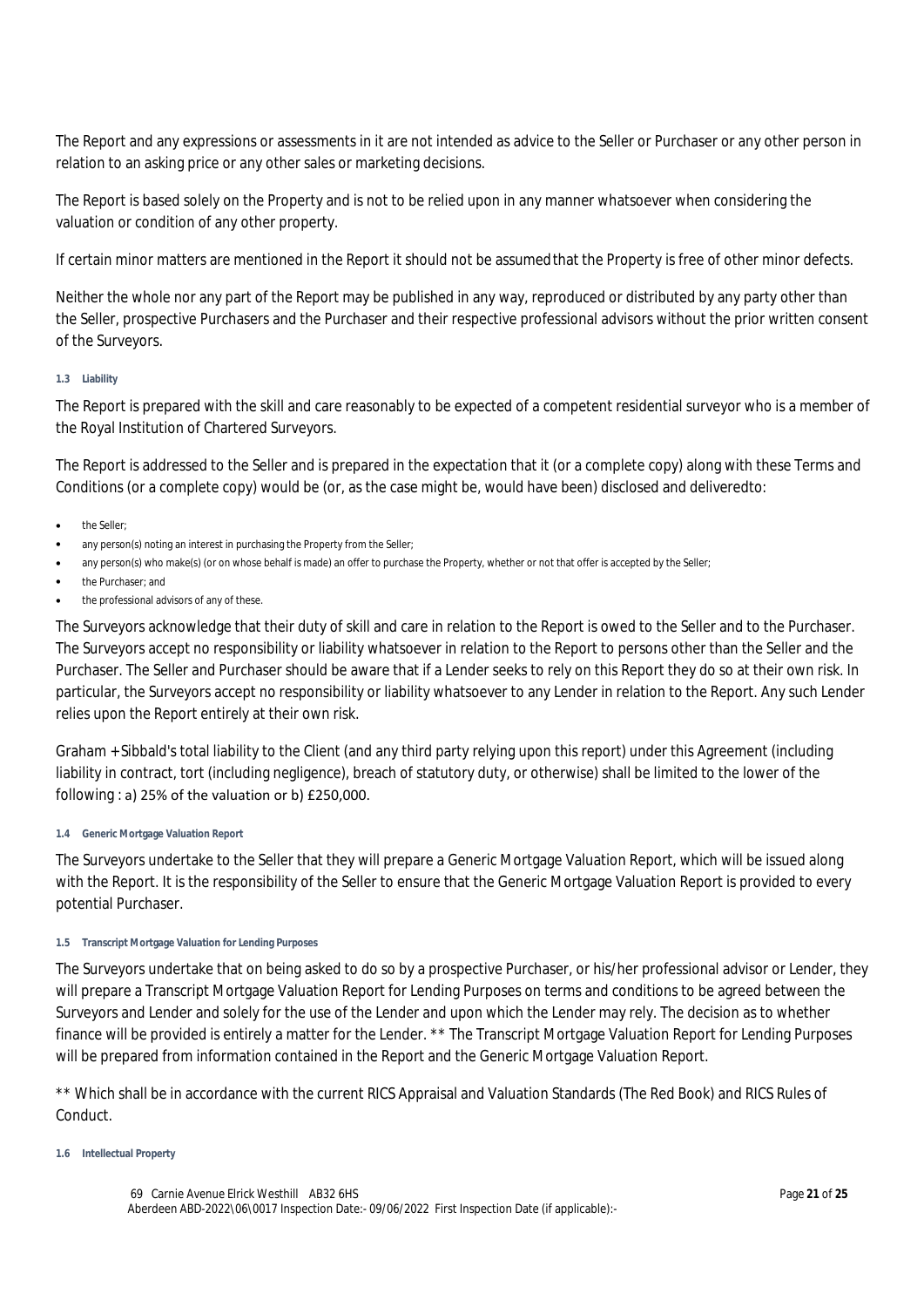All intellectual property rights whatsoever (including copyright) in and to the Report, excluding the headings and rubrics, are the exclusive property of the Surveyors and shall remain their exclusive property unless they assign the same to any other party in writing.

#### **1.7 Payment**

The Surveyors are entitled to refrain from delivering the Report to anyone until the fee and other charges for it notified to the Seller have been paid. Additional fees will be charged for subsequent inspections and Reports, including replacement home reports.

#### **1.8 Cancellation**

The Seller will be entitled to cancel the inspection by notifying the Surveyor's office at any time before the day of the inspection.

The Surveyor will be entitled not to proceed with the inspection (and will so report promptly to the Seller) if after arriving at the Property, the Surveyor concludes that it is of a type of construction of which the Surveyor has insufficient specialist knowledge to be able to provide the inspection satisfactorily. The Surveyor will also be entitled not to proceed if after arriving at the Property, the Surveyor concludes that the Property is exempt under Part 3 of The Housing (Scotland) Act 2006 as detailed in the (Prescribed Documents) Regulations 2008. If there is a potential threat to their health or personal safety, the inspection may be postponed or cancelled at the Surveyor's discretion.

In the case of cancellation or the inspection not proceeding, the Surveyor will refund any fees paid by the Seller for the inspection and Report, except for expenses reasonably incurred and any fee due in light of the following paragraph of this section.

In the case of cancellation by the Seller, for whatsoever reason, after the inspection has taken place but before a written report is issued, the Surveyor will be entitled to raise an Invoice equivalent to 80% of the agreed fee.

If our account details change, we will notify these to you by letter or face to face and never by email.

#### **1.9 Precedence**

If there is any incompatibility between these Terms and Conditions and the Report, these Terms and Conditions take precedence.

#### **1.10 Definitions**

- the "Lender" is the party who has provided or intends or proposes to provide financial assistance to the Purchaser towards the purchase of the Property and in whose favour a standard security will be granted over the Property;
- the "Transcript Mortgage Valuation Report for Lending Purposes" means a separate report, prepared by the Surveyor, prepared from information in the Report and the generic Mortgage Valuation Report, but in a style and format required by the Lender. The Transcript Mortgage Valuation Report for Lending Purposes will be prepared with the skill and care reasonably to be expected from a Surveyor who is a member of the Royal Institution of Chartered Surveyors and who is competent to survey, value and report on the Property;
- the "Generic Mortgage Valuation Report" means a separate report, prepared by the Surveyor from information in the Report but in the Surveyor's own format.
- the "Market Value" is the estimated amount for which the Property should exchange, on the date of valuation, between a willing seller and a willing buyer in an arm's length transaction after proper marketing where the parties had each acted knowledgeably, prudently and without compulsion;
- the "Property" is the property which forms the subject of the Report;
- the "Purchaser" is the person (or persons) who enters into a contract to buy the Property from the Seller;
- a "prospective Purchaser" is anyone considering buying the Property;
- the "Report" is the report, of the kind described in Part 2 of these Terms and Conditions and in the form set out in Part 1 of Schedule 1 of the Housing (Scotland) Act 2006 (Prescribed Documents) Regulations 2008;
- the "Seller" is/are the proprietor(s) of the Property;
- the "Surveyor" is the author of the Report on the Property;
- the "Surveyors" are Graham + SIbbald LLP, a limited liability partnership incorporated in Scotland (Registered Number SO307130) and having its registered office address at Seabraes House, 18 Greenmarket, Dundee, DD1 4QB, of which the Surveyor is an employee, director or member (unless the Surveyor is not an employee, director or member, when the "Surveyors" means the Surveyor) whose details are set out at the head of the Report; and

69 Carnie Avenue Elrick Westhill AB32 6HS Aberdeen ABD-2022\06\0017 Inspection Date:- 09/06/2022 First Inspection Date (if applicable):-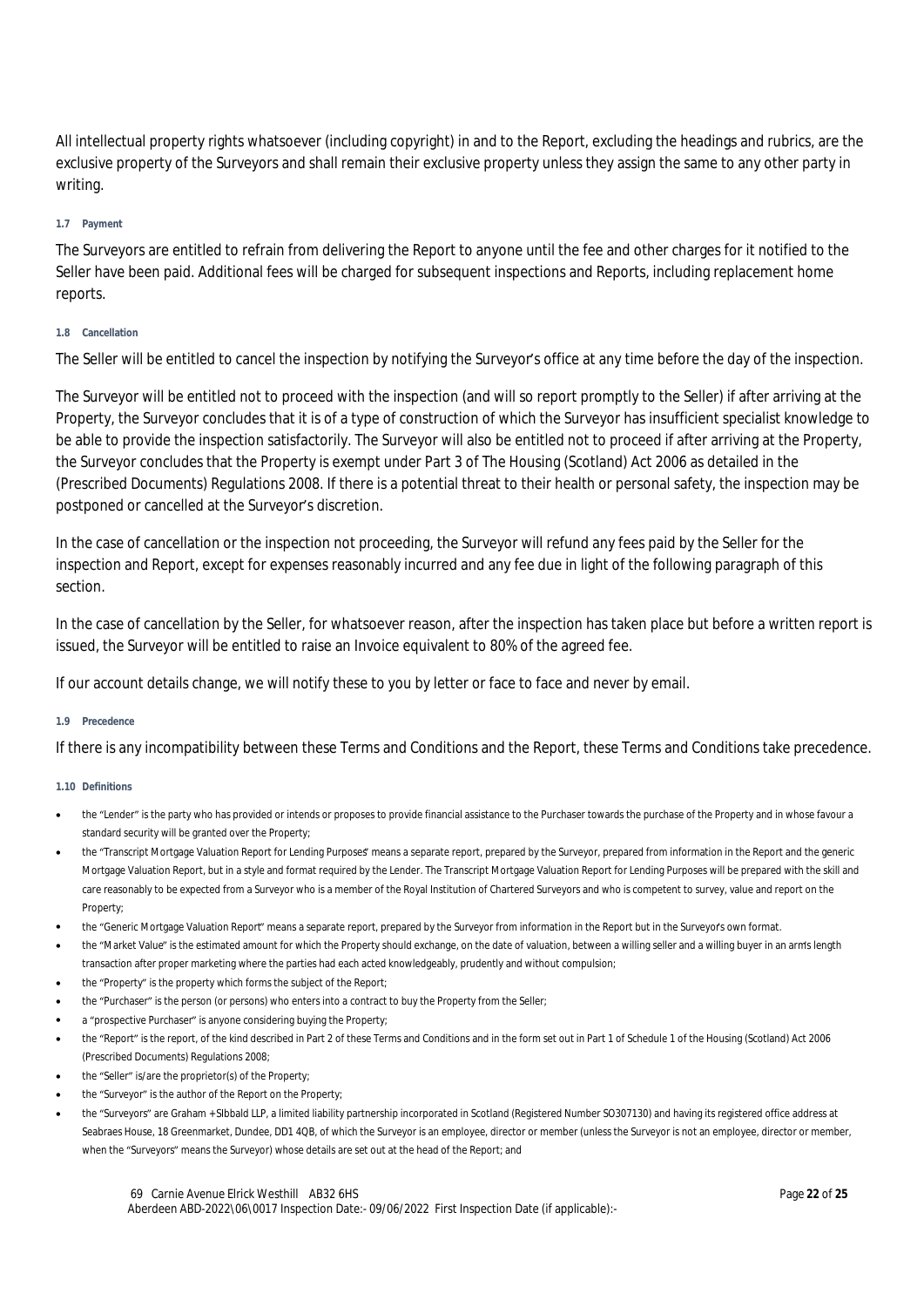- the "Energy Report" is the advice given by the accredited energy company, based on information collected by the Surveyor during the Inspection, and also includes an Energy Performance Certificate, in a Government approved format.
- "Data Protection Legislation" means the UK Data Protection Legislation and any other European Union legislation relating to personal data and all other legislation and regulatory requirements in force from time to time which apply to a party relating to the use of personal data (including, without limitation, the privacy of electronic communications).
- "UK Data Protection Legislation" means all applicable data protection and privacy legislation in force from time to time in the UK including the UK GDPR; the Data Protection Act 2018; the Privacy and Electronic Communications Directive 2002/58/EC (as updated by Directive 2009/136/EC) and the Privacy and Electronic Communications Regulations 2003 (SI 2003/2426) as amended.
- "UK GDPR" has the meaning given to it in section 3(10) (as supplemented by section 205(4)) of the Data Protection Act 2018.

#### **DESCRIPTION OF THE REPORT**

#### **2.1 The Service**

The Single Survey is a Report by an independent Surveyor, prepared in an objective way regarding the condition and value of the Property on the day of the inspection, and who is a member of the Royal Institution of Chartered Surveyors. It includes an Energy Report as required by statute and this is in the format of the accredited energy company. In addition, the Surveyor has agreed to supply a generic Mortgage Valuation Report.

#### **2.2 The Inspection**

The inspection is a general surface examination of those parts of the Property which are accessible: in other words, **visible and readily available for examination from ground and floor levels without risk of causing damage to the Property or injury to the Surveyor.**

All references to visual inspection refer to an inspection from within the Property at floor level and from ground level within the site and adjoining public areas, without the need to move any obstructions. Any references to left or right are taken facing the front of the Property.

The inspection is carried out with the Seller's permission, without causing damage to the building or contents. Furniture, stored items and insulation are not moved.

Unless identified in the Report the Surveyor will assume that no harmful or hazardous materials have been used in the construction. The presence or possible consequences of any site contamination will not be researched.

The Surveyor will not carry out an asbestos inspection, and will not be acting as an asbestos inspector in completing a Report of Property that may fall within the Control of Asbestos in the Workplace Regulations. In the case of flats it will be assumed that there is a duty holder, as defined in the Regulations and that a register of asbestos and effective management planis in place, which does not require any expenditure, or pose a significant risk to health. No enquiry of the duty holder will be made.

#### **2.3 The Report**

The Report will be prepared by the Surveyor who carried out the Property inspection and will describe various aspects of the Property as defined by the headings of the Single Survey report with the comments being general and unbiased. The report on the location, style and condition of the Property will be concise and will be restricted to matters that could have a material affect upon value and will omit items that, in the Surveyor's opinion, are not significant. If certain minor matters are mentioned, it should not be interpreted that the Property is free of any other minor defects.

Throughout the Report the following repair categories will be used to give an overall opinion of the state of repair and condition of the Property:

#### **2.3.1 Category 3:**

Urgent repairs or replacement are needed now. Failure to deal with them may cause problems to other parts of the Property or cause a safety hazard. Estimates for repairs or replacement are needed now.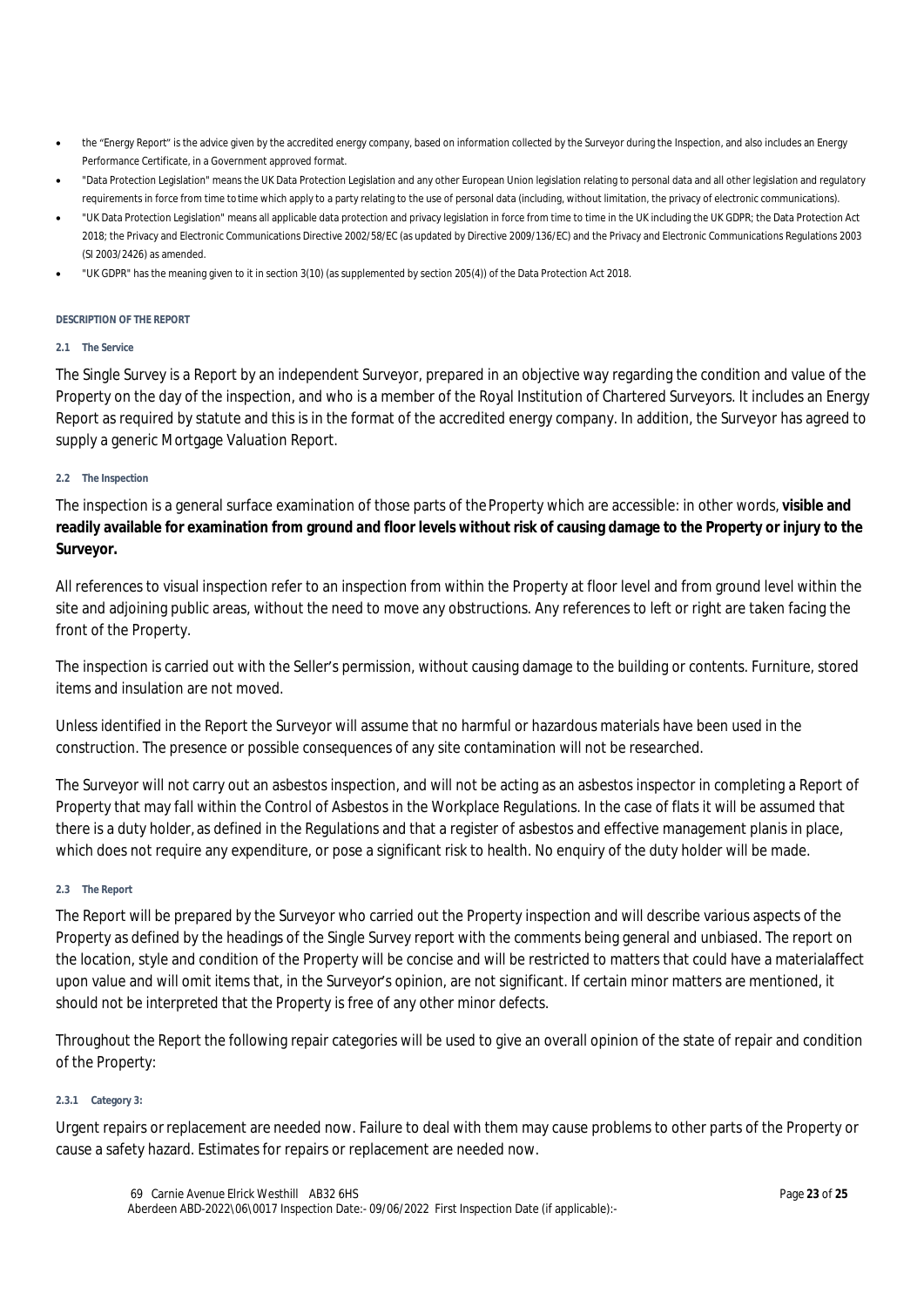#### **2.3.2 Category 2:**

Repairs or replacement requiring future attention, but estimates are still advised.

#### **2.3.3 Category 1:**

No immediate action or repair is needed.

#### **WARNING:**

If left unattended, even for a relatively short period, Category 2 repairs can rapidly developinto more serious Category 3 repairs. The existence of Category 2 or Category 3 repairs may have an adverse effect on marketability, value and the sale price ultimately achieved for the Property. This is particularly true during slow market conditions when the effect can be considerable. Parts of the Property which cannot be seen or accessed will not be reported upon and this will be stated. If the Surveyor suspects that a defect may exist within an unexposed area and which could have a material effect upon the value, he may recommend further investigation by specialist contractors.

#### **2.4 Services**

Surveyors are not equipped or qualified to test the services and therefore no comment can be interpreted as implying that the design, installation and function of the services are in accordance/compliance with regulations, safety and efficiency expectations. However, comment is made where there is cause to suspect significant defects or shortcomings with the installations. No tests are made of any services or appliances.

#### **2.5 Accessibility**

A section is included to help identify the basic information interested parties need to know to decide whether to view a Property.

#### **2.6 Energy Report**

A section is included that makes provision for an Energy Report, relative to the Property. The Surveyor will collect physical data from the Property and provide such data in a format required by an accredited Eeergy company. The Surveyor cannot of course accept liability for any advice given by the energy company.

#### **2.7 Valuation & Conveyancer Issues**

The last section of the Report contains matters considered relevant to the conveyancer (solicitor). It also contains the Surveyor's opinion both of the market value of the Property and of the re-instatement cost, as defined below.

"Market Value" **is the estimated amount for which a property should exchange on the date of valuation within a willing buyer and willing seller in an arms-length transaction after proper marketing wherein the parties have each acted knowledgably, prudently and without compulsion.** In arriving at the opinion of the Market Value the Surveyor also makes various standard assumptions covering, for example, vacant possession; tenure and other legal considerations; contamination and hazardous materials; the condition of uninspected parts; the right to use mains services; and the exclusion of curtains, carpets etc. from the valuation. In the case of flats, the following further assumptions are made that:

- There are rights of access and exit over all communal roadways, corridors, stairways etc. and to use communal grounds, parking areas, and other facilities;
- There are no particularly troublesome or unusual legal restrictions.
- There is no current dispute between the occupiers of the flats or any outstanding claims or losses; and the costs of repairs to the building are shared among the co-proprietors on an equitable basis.

Any additional assumption, or any found not to apply, is reported.

"Re-instatement cost" is an estimate for insurance purposes of the current cost of rebuilding the Property in its present form unless otherwise stated. This includes the cost of rebuilding the garage and permanent outbuildings, site clearance and professional fees, but excludes VAT (except on the fees).